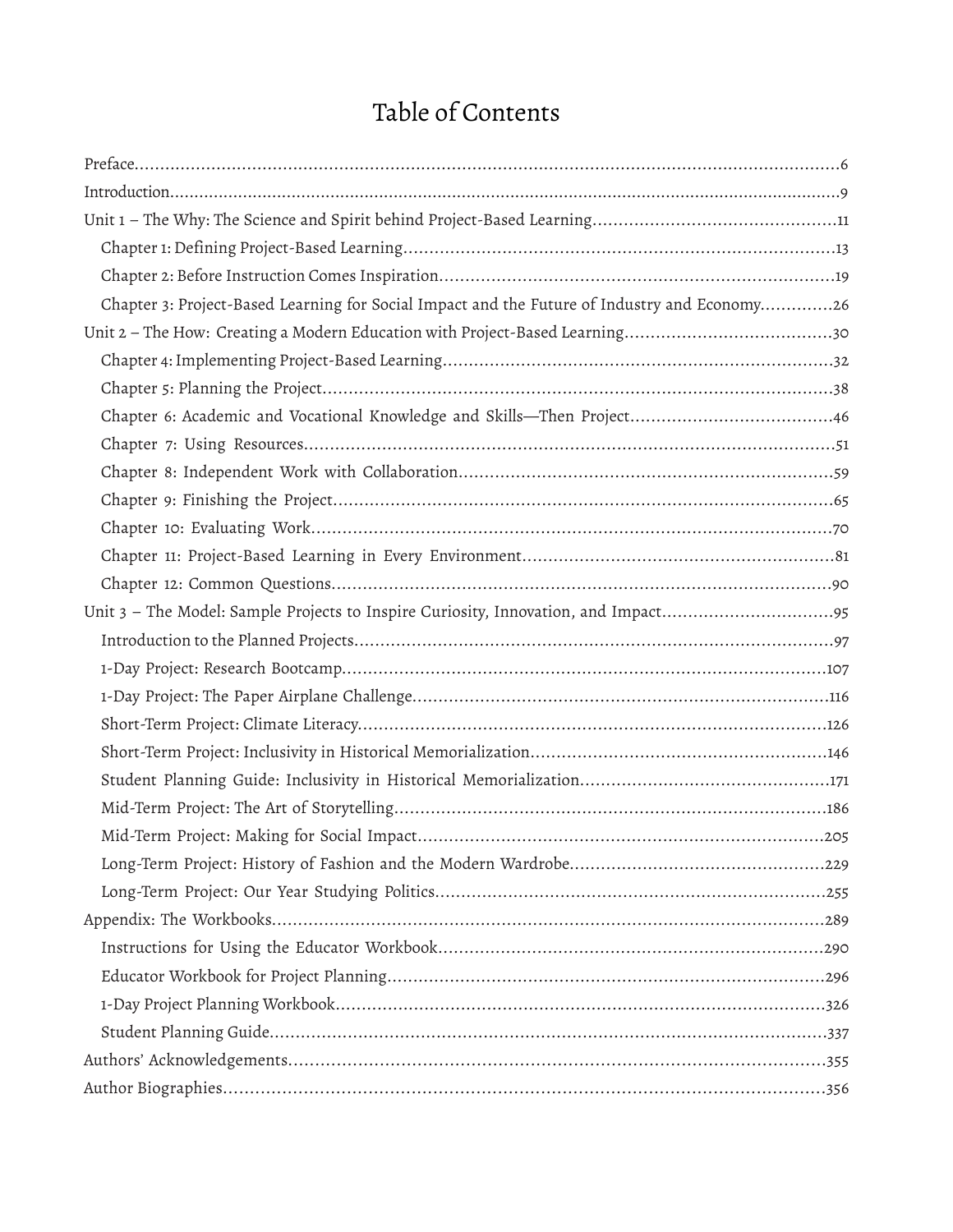# **INTRODUCTION**

WE WANT TO START by introducing you to the format of this book, to guide you on how to use each section for maximum benefit, and to empower you in beginning your own journey into project-based learning. There is a lot of information in this book to take in, process, and use, but we made sure that you will be well-prepared and supported as you plan your own projects.

Think of reading this book like taking on a project. A project begins with identifying a problem, question, or challenge. The educator, and sometimes student, then plans the project. This includes conducting any research into the history and resources available for that topic, as well as any knowledge or skills that may need to be frontloaded, or learned ahead of time, in order to be able to work on the project. Then the educator and student collaboratively apply what they have planned and learned to explore and address the project focus. Finally, the project concludes with documenting and presenting findings.

Project-Based Learning: Creating a Modern Education of Curiosity, Innovation, and Impact is split into three distinct parts and an appendix. Unit One focuses on the developmental science and academic evidence behind why project-based learning works so well for so many. This unit gives the foundation needed to build a modern education that prioritizes curiosity, innovation, and impact. It provides a clear view of how project-based learning, because of its many benefits, positively affects social impact and helps create the future of industry and economy. This is a substantial and complex unit in the book. It is written to explain, inspire and to help you build your own skill set so you are prepared to use project-based learning with your students.

Unit Two is a practical guide, detailing how to plan projects in any educational environment. The nine chapters in this unit cover everything you need to plan projects or adapt a planned project. It is a thorough examination of the process, taking into account years of research, experience, and observations. This unit anticipates and addresses the common challenges you will find in project-based learning, and offers creative solutions for moving forward, with many options for reaching both personal and academic goals.

Unit Three takes the information from Unit One and Unit Two and provides tangible examples of projectbased learning through eight projects that were designed and facilitated successfully. In Unit Three, you can clearly see that any subject is ripe to be the basis of a project, and that by combining academic and vocational skills, the outcome of any project can be rich, complex, and impactful. These planned projects are ready to use as-is, or serve as examples when planning projects. We have also included workbooks, found in the Appendix, for educators and students to use when planning projects.

There are multiple ways to use this book. You may choose to read it all the way through, making notes as you go along. This is the way we wrote it, and it is a good idea to be familiar with the "why" and "how" of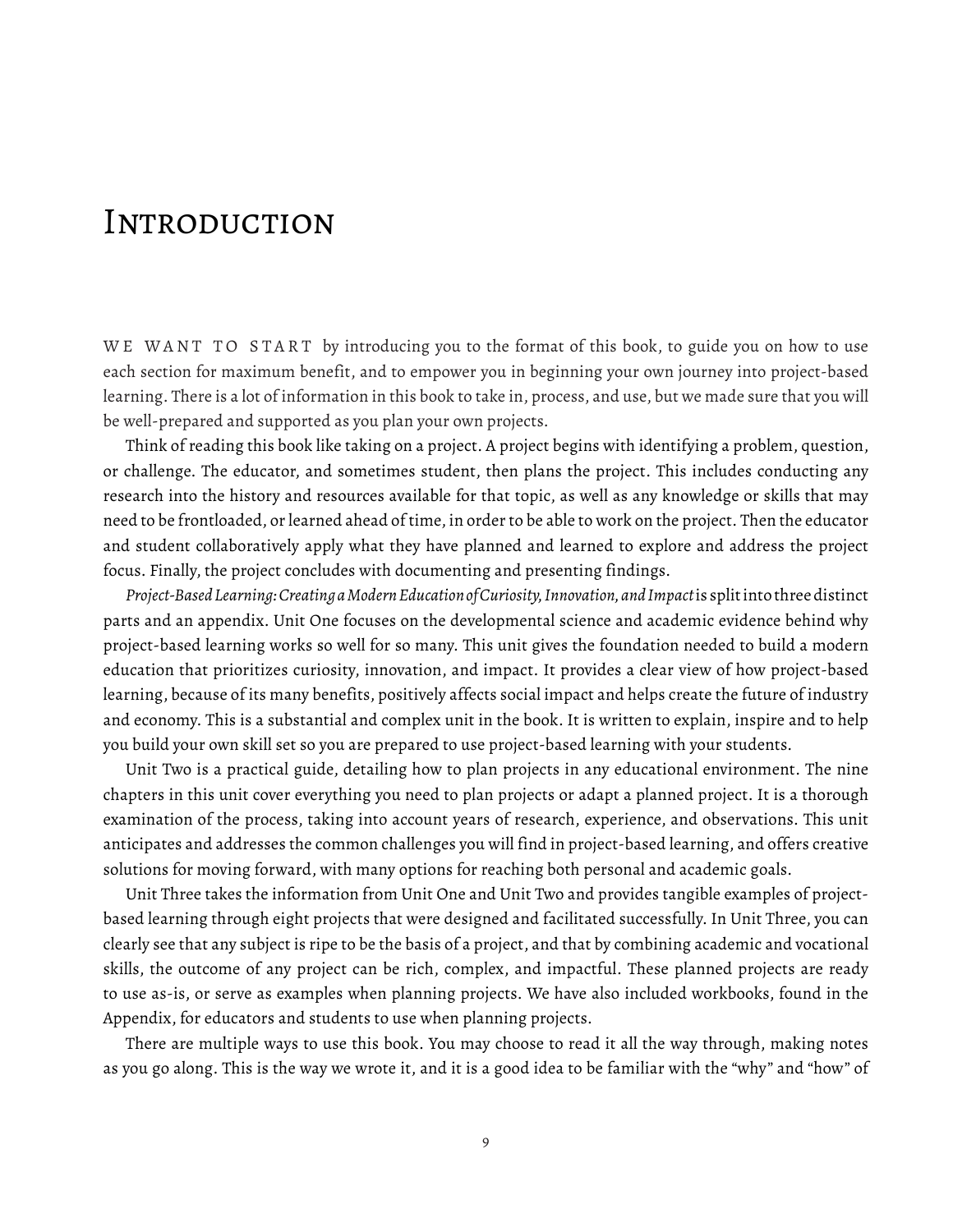project-based learning before jumping into a project. Alternatively, you may want to get started right away with planning a project or using one of the planned projects. If using this approach, be mindful that you can always go back to previous units or chapters for guidance.

The best advice we can give, and it permeates every section of this book, is that you can do this. You can artfully and successfully implement project-based learning. This is a book grounded in the deep and abiding belief that the best practice for a child's education is to focus on how subjects and skills are best-learned, and the best practice for teaching is to develop relationships with your students that pave the way for academic rigor and delight. This happens naturally when using project-based learning.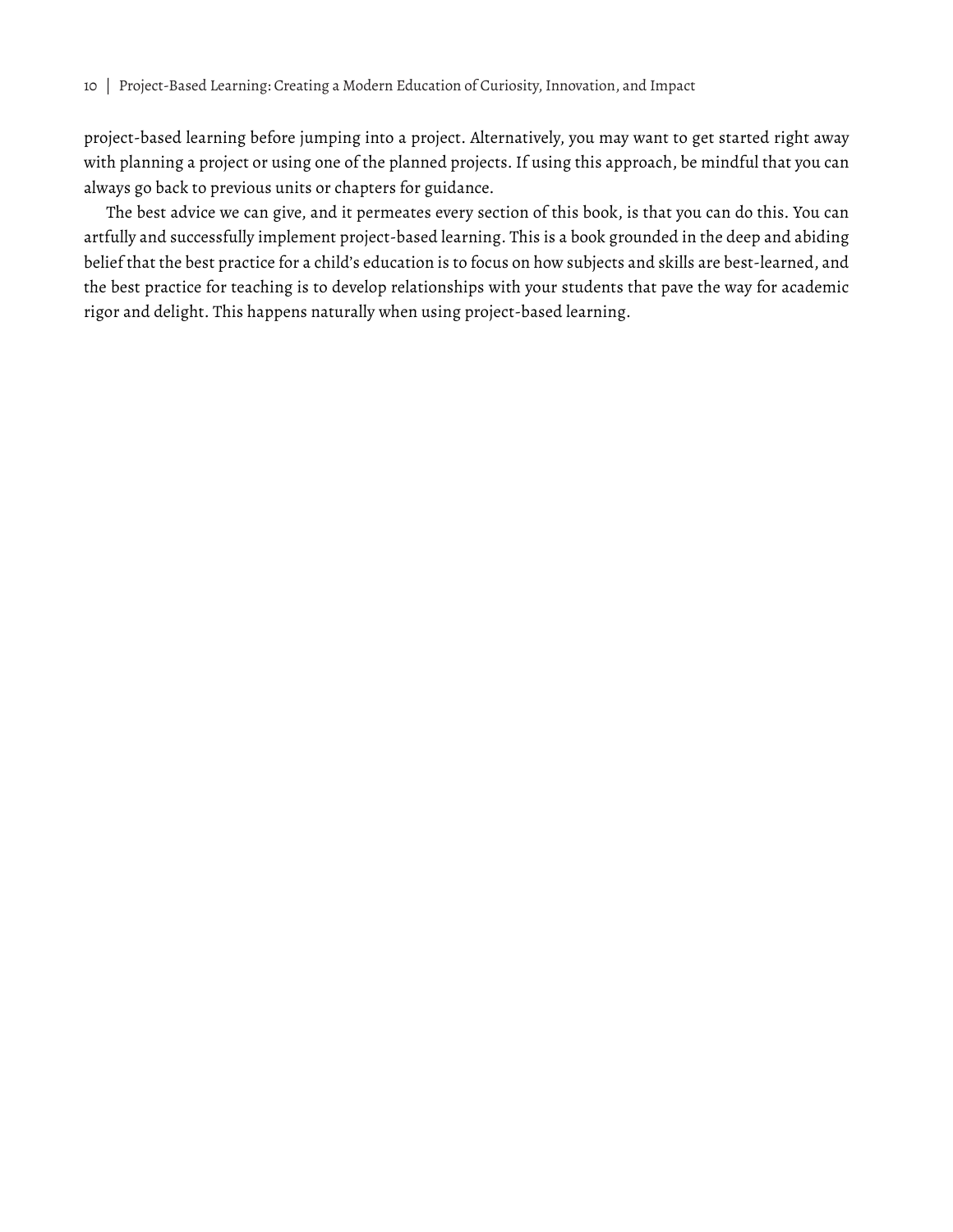14 | Project-Based Learning: Creating a Modern Education of Curiosity, Innovation, and Impact

Project-based learning relies on your intention to devote yourself to the full experience, and model that dedication to your students.

*Our job is not to shape our children's minds; it's to let those minds explore all the possibilities that the world allows. We can't make children learn, but we can let them learn. ~ Alison Gopnik, Ph.D.*

# Unpacking the Definition of Project-Based Learning

The first step to creating a great year of project-based learning is to understand what project-based learning is, how it is defined, and how it is often mis-defined.

The Buck Institute for Education defines project-based learning this way:

*Project-Based Learning is a learning method in which students gain knowledge and skills by working for an extended period of time to investigate and respond to an engaging and complex question, problem, or challenge.*

This working definition is a great place to start when considering project-based learning. To understand the method, it helps to break the definition into its component parts:

#### Project-Based Learning is a learning method.

The use of the word *learning* instead of *education* is key to the method itself. Project-based learning is a learner-centered pursuit of knowledge and skills through a collection of evidence, experience, and exhibition. It centers around the process (the journey), not the outcome (the destination). With a journey-centered approach, the focus is on raising individuals to be lifelong learners who understand the unique ways they each learn and the value of the personal skill set they each bring to the project. Project-based learning leads to a student who knows how to acquire and apply new skills that either improve on or add to those they already have. This is opposed to the common focus on a set of standards to complete that consistently leads to a boxchecking mentality in education for educators, students, and parents.

Too often what is called project-based learning is actually project-based education. Project-based education focuses on finishing, where the conclusion is already assumed. With project-based education, teachers choose a project that has the same start and finish for every student. The finish is determined by educators with minimal input from students. This approach generally results in unengaged students looking for the easiest path to get to the end.

With project-based learning the final result is much more unscripted. There is no assumption in the beginning about what the finished project will look like, because the project is centered on answering a question or solving a problem through the application of knowledge and skills as students collect information and experience. The end result will vary, even if goals are set, and even if you have tackled a similar subject before with another student.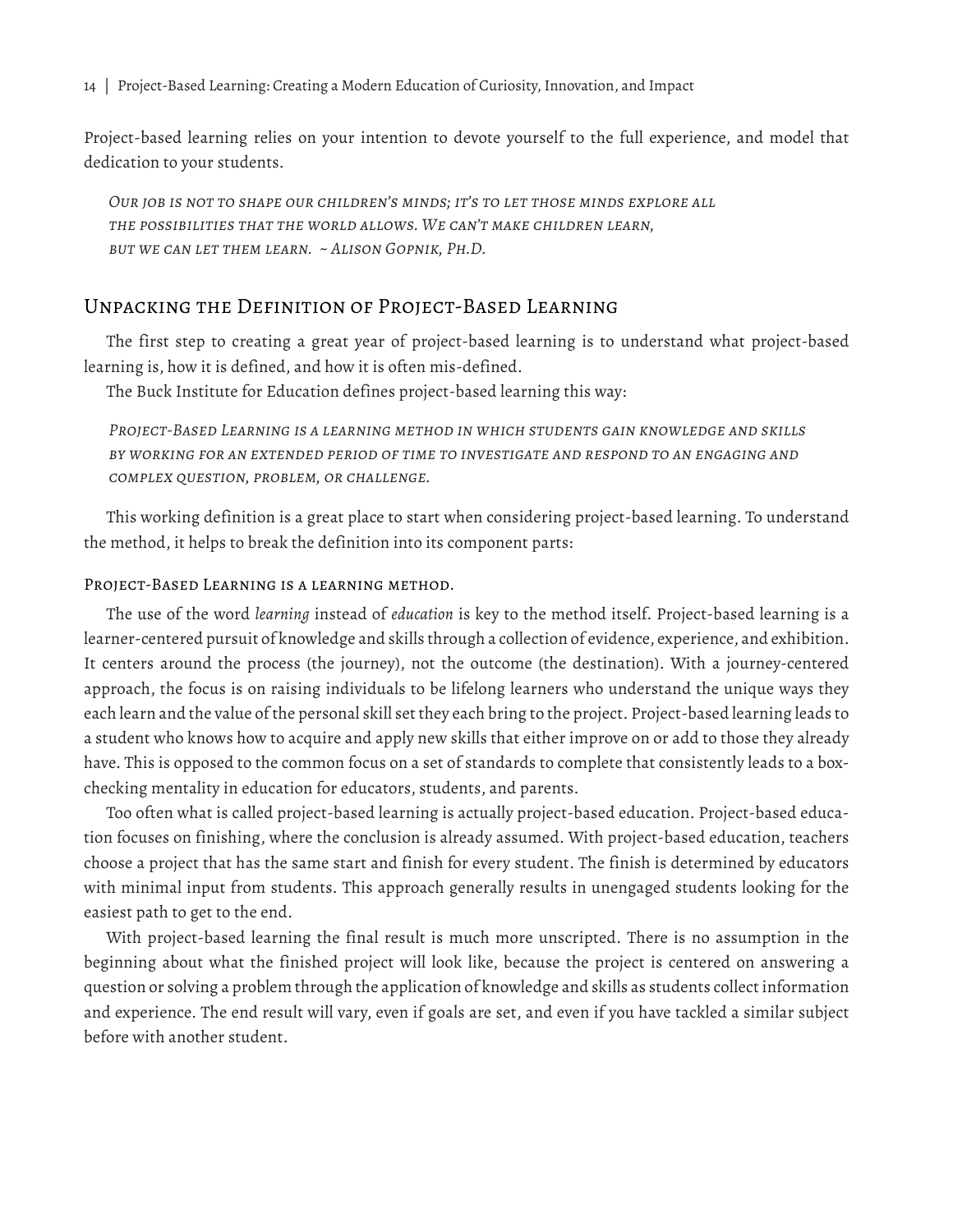28 | Project-Based Learning: Creating a Modern Education of Curiosity, Innovation, and Impact

of new applications, or using technology they are familiar with to create original works. These are critical skills for the future.

The proliferation of technology and online activity has made it easier to connect globally. This is a real benefit to grassroots efforts looking to enact social change. Many students find connections to social groups and causes through the Internet to increase the likelihood that their project will have social impact. Students who cannot find what they are looking for can create their own online group, as one student we know did in 2016 by building a Facebook page and website focused on the presidential candidate he supported. When students connect in this way it broadens the areas and ways that learned skills are applied, attaching more meaning and relevancy for students to those skills. This is how you build a modern education of curiosity, innovation and impact.

As parents and educators, we need to create a learning culture that encourages children to love the world before we ask them to save it. One of the most incredible benefits of project-based learning is self-awareness. Through the process of a project, students are able to connect to knowledge, skills, people, experience, and diversity that shapes their understanding of who they are and how they relate to others and to the natural world.

The social impact of self-knowledge is powerful. Students find themselves in their projects, which in turn creates communities of people who are more compassionate and open-minded, people who know how to use their abilities to not only help others, but to care for themselves as well. We are currently seeing unprecedented social movements towards awareness, education, and equity. Using project-based learning, students experience learning as personal and effective, and as a result are more likely to use what they have learned to solve the challenges that face our industry and economy. This is one of the best ways to support the dreams of our students, big and small.

# Project-Based Learning and the Future of Industry and Economy

*The world doesn't care what you know. What the world cares about is what you do with what you know. ~ Tony Wagner, Ed.D.*

It is a radical, yet practical, act to teach in the way children learn best, encouraging them to be risk takers, change agents, and seers. The way in which we create a modern education should be based on the most effective delivery of essential knowledge and skills. The scope and speed at which digital, physical, and biological technology is being developed, used, and adapted is unprecedented. The line between the artificial and biological world is becoming increasingly blurred. We are becoming experts at curating and managing our personal ecosystems to be more productive and connected. After decades of conditioning to mass produce education along with our goods, as educators we can have the foresight and adaptability crucial to shaping and successfully navigating the new world we are in the midst of building. A willingness to look at the evidence and create an entirely new culture around learning is important to the future of industry and economy.

A culture that elevates standardized curriculum and tests suffocates innovation. In observations of and personal conversations with entrepreneurs and innovators who are on the leading edge of business and philanthropy, it is apparent that the things that making successful were not learned in a conventional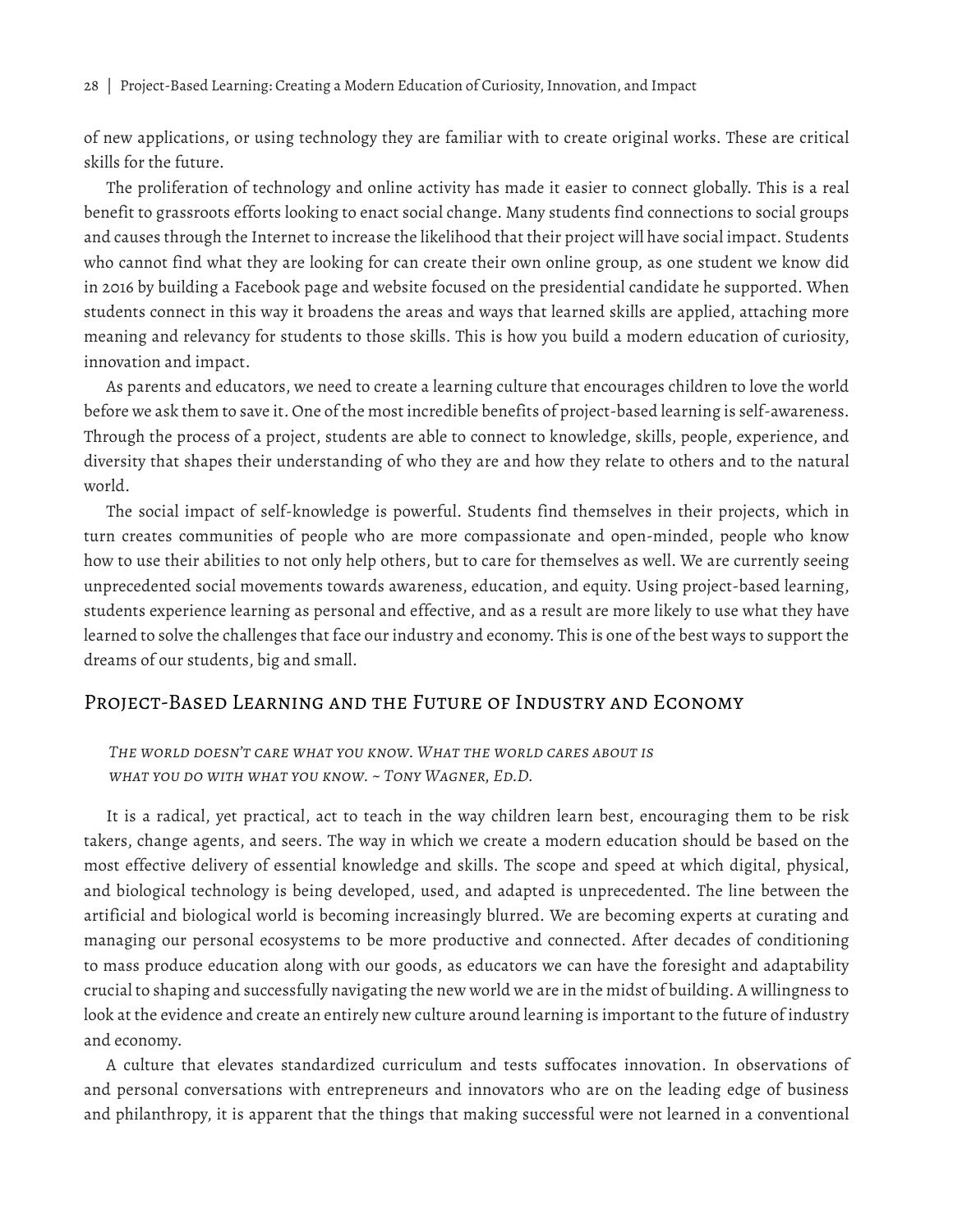project and guide everyone involved toward the conclusion, whatever that may be. It's a lot like writing a mission statement; students and educators can use it as a benchmark for progress.

Your problem, question, or challenge should be written in a succinct statement that defines the purpose of the project. It should be as specific as possible, while still being open-ended enough to inspire possibility. Teach your learners to go back to this when they are stuck in order to re-focus. This does not mean other challenges or queries won't come up as you move through a project. They definitely will, but choosing a good core challenge initiates and guides the planning and sets a clear path forward.

# How to Choose a Good Project Focus

- Solutions to the problem, question, or challenge should be open-ended with a clear path forward.
- Choose a project that has an over-arching theme requiring multiple academic tasks and disciplines to answer it.
- Just the mention of the questions surrounding the project should be thought-provoking and meaningful.
- The project should be challenging with real-world applications.
- Make sure the project choice is grade and ability appropriate.
- Have plenty of resources, material, information, and activities for students to engage in surrounding the project.
- Projects should encourage confidence and independence while also building community.

#### The project should be open-ended with a clear path forward.

The inspiration for a problem, question, or challenge can come from anywhere. Solutions should be openended, allowing students to discover possibilities and opportunities as they unfold in their research and learning. Specifically, it is pivotal to the success of a project that there be no pre-determined conclusion. It is important that the problem, question, or challenge at the heart of the project is demanding without an obvious solution. Do not choose something that can be answered with a simple yes or no, or where there is only one answer. You also do not want to choose something that has a singular way to get started. There should, however, be a clear path forward. This means that there are multiple, straightforward avenues for students to take as they begin that lead them towards options around the trajectory of their project.

An example of a solid open-ended project question is: What is a solution for stopping or slowing global warming? Your students may consider whether the answer is policy, working for a science solution, education, or a combination of these. While experts, and your students, may not agree on the solution, there are many obvious paths to investigate this. There are also readily available sources of information on this subject to support research, interpretation, discussion, and action.

The best projects require information from and investigation of many sources. As with the previous example, a good project choice is open to interpretation, possibly with different students coming to different conclusions. A good choice requires research, evaluation, and the synthesis of ideas. A good choice benefits from discussion and collaboration, either with fellow students, mentors, or you, the teacher.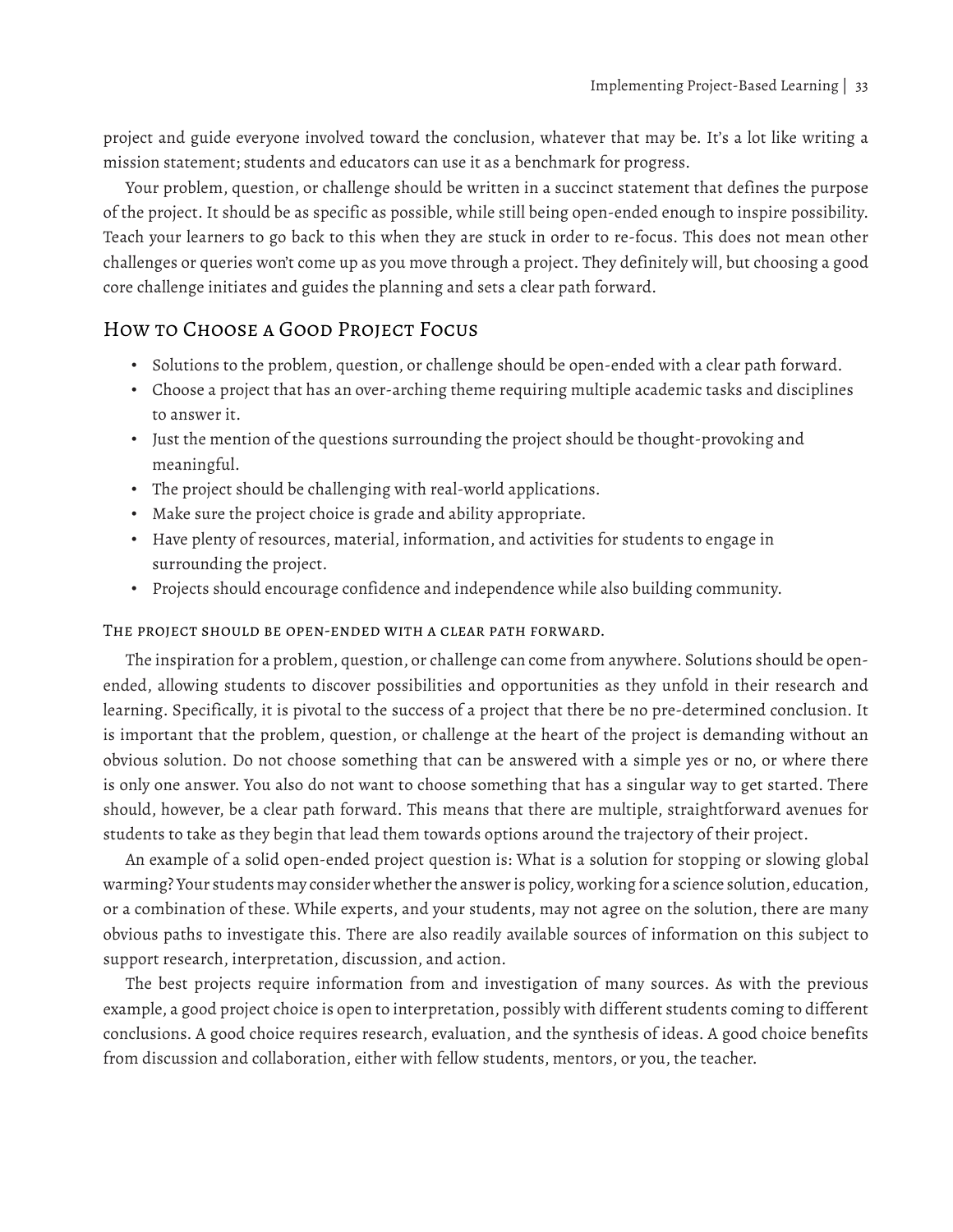

After you have made your chart, you might find that this list affects the project, scope, or topic and early modifications can be made. Note: Subjects would be fleshed out depending on the project, not the generic descriptions in this diagram. You will see how this is done in Unit 3 of this book.

Project-based learning excites students about topics and skills in ways other learning methodologies do not, and it looks different. Some educators feel, either through training or the educational culture that surrounds them, that they must adhere closely to the topics that "should" be included in a year of study. If you are someone who holds onto a more conventional notion of education, you are going to have to let go of the "how things are best taught" paradigm and embrace "how things are best learned." There are definitely specific topics and information most agree educated people should learn; however, there are many different timelines and approaches for how those are best learned, when they should be learned, and in what order.

In some cases, not all subject areas can be made to fit within the context of the project. These subjects will run concurrently outside of the project. For example, basic math and grammar often need to be taught outside of the project. Don't be discouraged if you find a particular subject won't fit into the plan. Teach it separately, or save it for another project.

If you and your students want to include a subject but are struggling to do so, you can add to the original scope of the project. For example, when planning a project asking, "How to incorporate historical fashion into a modern wardrobe," you can include STEM topics in addition to history and humanities. As you work your way through the history of fashion, you can ask how fabric, materials, make-up, and jewelry manufacturing have changed (or not) from artisan crafting, to the machinery of the industrial revolution, to modern techniques using laser cutters, 3D printers, and alternative resources. Topics such as metallurgy, mining, the mechanization of farming cotton, synthetic versus natural fabrics, the problems with lead in makeup, and the use of mercury by hatters could be included in the project. With this much science, technology, and engineering in a project, it is not hard to bring math into it as well. The STEM concepts in this project will inform whatever outcome the student comes to just as much as the history and the humanities will. If you are stumped, reach out to people who are experts in the focus area of the project.

#### WRITE AN OVERALL OUTLINE OF YOUR VISION FOR THE PROJECT.

Next, make an outline detailing how these topics and skills will be woven through the project. Your outline of the project should help navigate by breaking the journey into smaller steps. Remember to leave it flexible, because as you start peeling back layers of information and finding new resources, the project may end up in a different place than you anticipated. Learners, including teachers, will discover that any topic is more complex than it seems.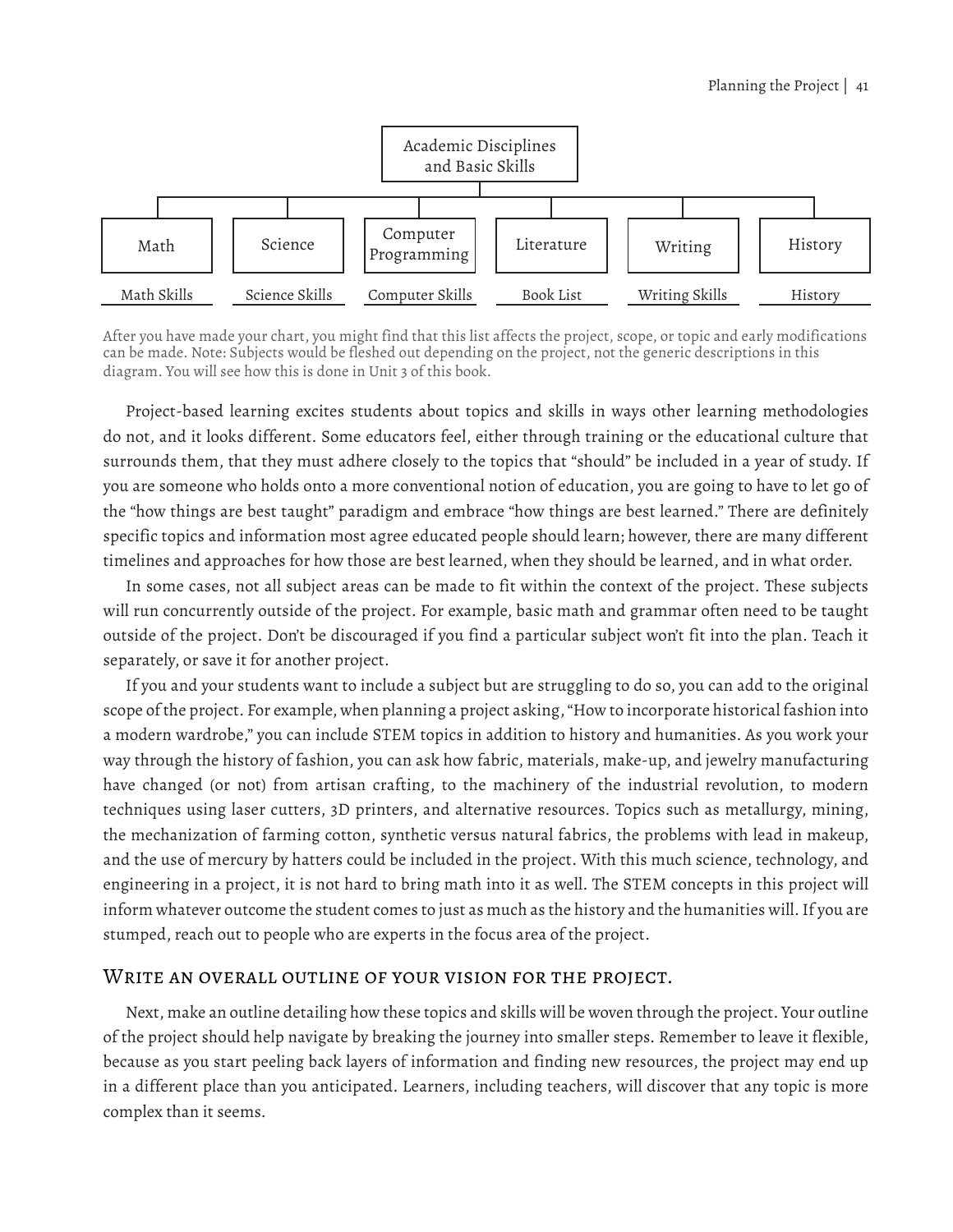Your outline is the place to plan for activities you want in the project. Recognize that there are multiple ways these activities can be completed. If, for example, students are asked to create a website as a part of the project, there are several ways they can do this. They could use WordPress or write HTML code. When you write the outline, include creating a website so that this skill is set as an expectation early on and students are prepared, but you can be open to how they complete it. Even if the outline only includes one way to complete an activity, it will benefit students if they get stuck or need a nudge to get started. Since you have already planned at least one possible scenario, you will be better prepared to guide students amidst distractions or disruptions.

The outline should also include how you will document the project. You will want a system for keeping your own running notes about the project, including the skills students work on individually and as a group. To do this, you can use the Educator Workbook, found in the Appendix of this book.

Students should create their own documentation throughout the project. We give examples of ways to do this in the following chapters. If students collaborate, make sure they collectively document their efforts as a group, in addition to their own individual progress. There are a lot of moving pieces, even for a short-term project with one student. Your evaluation will be more meaningful if you have documentation of student progress throughout the project.

#### Plan for multiple students based on environment, needs, and interests.

When you are working with one or two students, projects can easily be tailored to fit these students' needs and interests. Projects are manageable and can be the sole focus of your educational activities. If you are working with multiple students, however, there are special considerations when planning the project.

#### WHAT KIND OF EDUCATIONAL ENVIRONMENT ARE YOU IN?

If you have a flexible environment and opportunities for collaboration, your project planning may look different than if you are in a highly structured environment. The more mandatory standards you must meet, the less likely it is that working with each student individually will be possible. This isn't a criticism, but an acknowledgement that the plan will have more skills and knowledge that each child must include in their project. Alternatively, consider that a group project might be a better fit. Regardless of which approach you take, even when all students are responsible for the same knowledge and skills, how they articulate and apply what they have learned can be very personal and unique.

#### Are you responsible for managing all the projects, or are you working with a team of educators?

The answer to this makes a difference in how the project is approached and executed. If you are managing projects on your own, can you access other mentors and resources for specific skills to ease your load or are you solely responsible for every part of mentoring the projects? This may influence how you approach your planning and the scope of knowledge and skills you include. If you are collaborating with other educators, plan together from the very beginning. Your diagrams of subjects and skills should be a group effort, so that everyone can contribute, see the connections, and divide responsibilities. Have a clear plan of how each teacher will work with the students, individually and/or as a group, and what (if any) other mentors you need to complete the projects.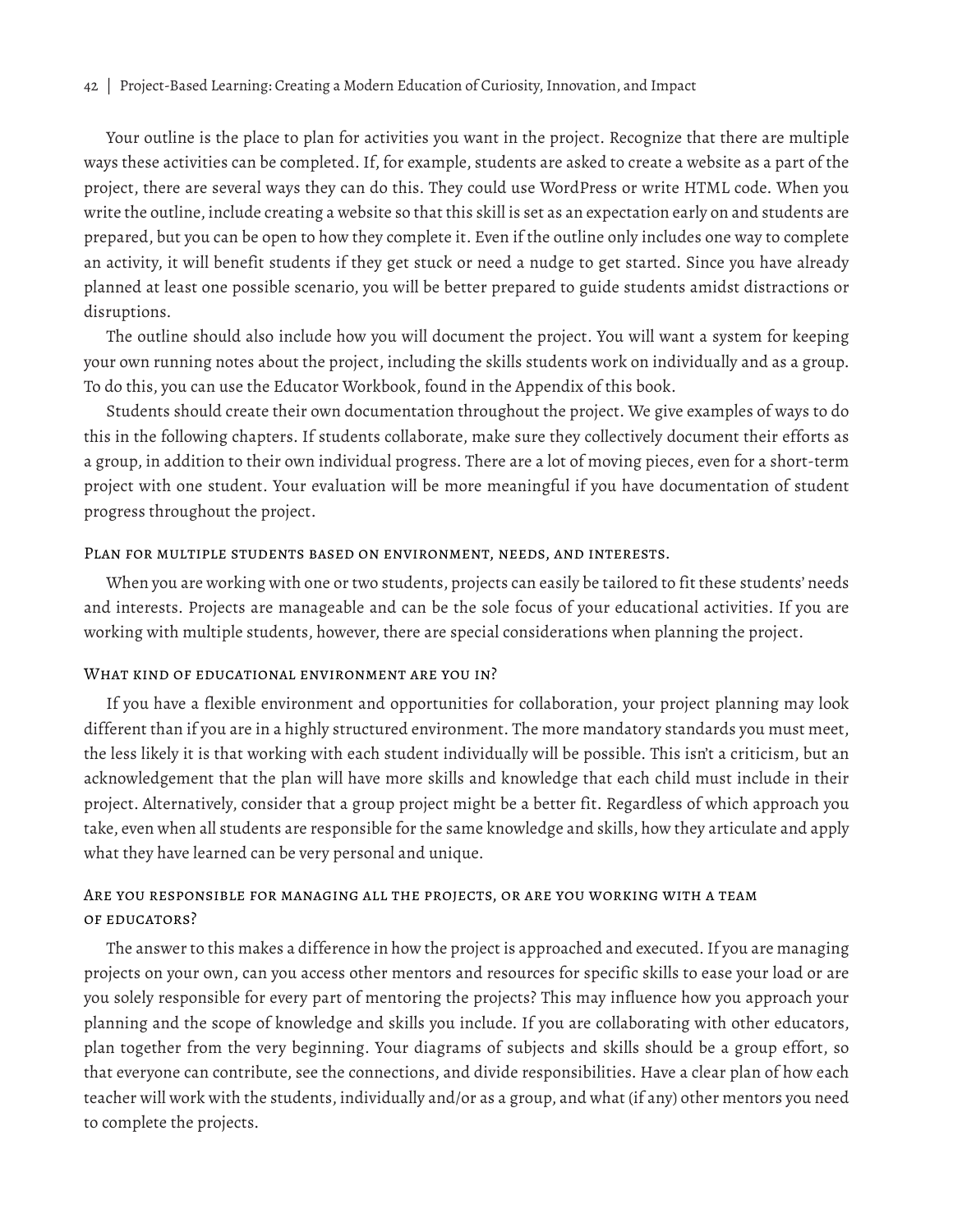6

# Academic and Vocational Knowledge and Skills—Then Project

LEARNING IS CREATING A PATTERN IN YOUR BRAIN. THE MORE YOU PRACTICE, THE STRONGER AND *more available it will be for you in the future. ~ Barbara Oakley, Ph.D.*

AN ESSENTIAL PART OF applying skills is having those skills to apply. Some skills and knowledge will be learned as needed while engaged in the project. Others are best mastered before the project begins. Frontloading, remember, is the practice where some knowledge and skills are learned ahead of time in anticipation of the project. This is important because students should have some proficiency with the skills central to the project before beginning it. This saves time and helps students maintain focus.

You can start a project without frontloading skills and learn them throughout the process and many might see this as an intriguing part of the project itself. We have seen some kids successfully integrate skill building as they work through their project without any prior knowledge. But more often than not, this approach causes projects to start and stop and sometimes stall, which can be distracting and affect the trajectory. This integration is especially hard to manage with multiple students or in a classroom setting.

If you decide to begin the project without frontloading, and work on learning new skills during the project, it still makes sense in the planning stage to include the knowledge and skills you expect students to apply. That way, you are prepared with the necessary resources. If learning new skills during a project, plan to introduce them before they are needed. You can do this the week before, or at the start of each week. You can see an example of how to do this in the planned Climate Literacy and Making for Social Impact projects that are in Unit 3. If students or you decide to add a new element to the project, keep other parts of the project going as they gain those new skills to avoid stalling the project. Even for projects where there is substantial frontloading, new ideas and opportunities will come up during the course of a project, so having a strategy for acquiring new knowledge and skills during the project is pragmatic and smart.

Frontloading the knowledge and skills that students need leaves room during the project for the unexpected and spontaneous. If those core skills that are central to exploring a problem or challenge have been worked on ahead of time, then students will have the energy and ability to experiment with new ideas, explore related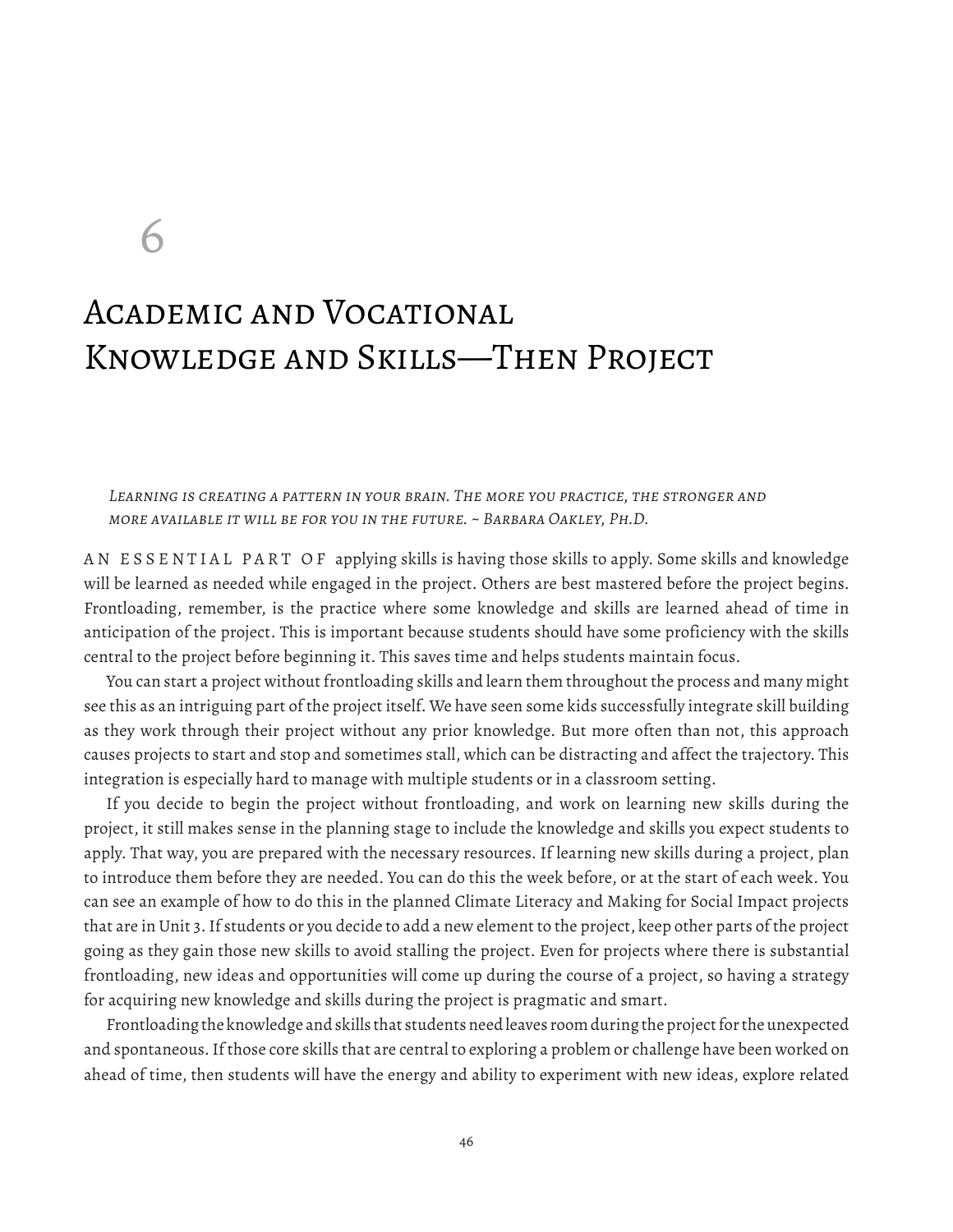#### 52 | Project-Based Learning: Creating a Modern Education of Curiosity, Innovation, and Impact

rented from hardware stores, or used at the local makerspace, where you will also find high-end machinery like 3D printers and laser cutters.

#### More questions to ask:

- What do I already know?
- What kind of intellectual information do I need to collect?
- Who are experts in the world on the subjects I am interested in researching?
- Who locally can serve as a mentor for the information and/or skills I need?
- What technology or platforms will help me access and organize the resources I need?

How you choose to organize resources is entirely dependent on your environment, access to tools and space, the size of your group, and the age of your students. We recommend keeping all project-related materials and documents in a central location. It's easier to keep a project's momentum going when everything is in one place, organized and accessible.

For digital components of a project, Google Drive folders, Trello, and Dropbox are good choices to keep everything centrally located. These are shared between teacher and students. Include one folder in which you drop links, ideas, or resources you think are useful and are invitations for students to use. There should also be one folder for each student that only you and that student can access, for privacy. This sets up a pathway for successful documentation and sharing later, as everything students need will be in one place, already outlined, and ready to formalize for public use.

#### The final question to ask:

• Will there be a cost to this project? If yes, how will I find funding?

To begin, make three lists: what you absolutely need, what would be nice to have, and what you may need but are unsure of. Between these lists, note which materials and tools must be new and which can be used, as well as a price range. This helps determine your budget for the project, focusing the bulk of your funds on the materials and tools that must be new or are the most expensive. Not every project will need a lot of materials, but we've found that the more hands-on a project is, the more connected and productive the student becomes. Also note whether you will need to learn a new skill for any tools or materials and if that will cost money. While ideally, it's wonderful to find a mentor to teach these new skills, sometimes it's more practical or efficient for you, the educator, to take a class so that you can teach them to students.

#### Sourcing Materials and Tools

If your project includes building or making a product or presentation, you will need to source materials and tools and include them in the budget from the beginning. The most efficient and economical way to begin is to gather the materials or tools you already have and solicit donations from your immediate community for the rest. You can find materials from both individuals and retail donation programs. Granted, it can be a lot of work to solicit donations, but it's worth it if in the end you are able to do more than your budget allowed. This is a perfect opportunity to develop some financial acuity in your students. Whatever is left over that you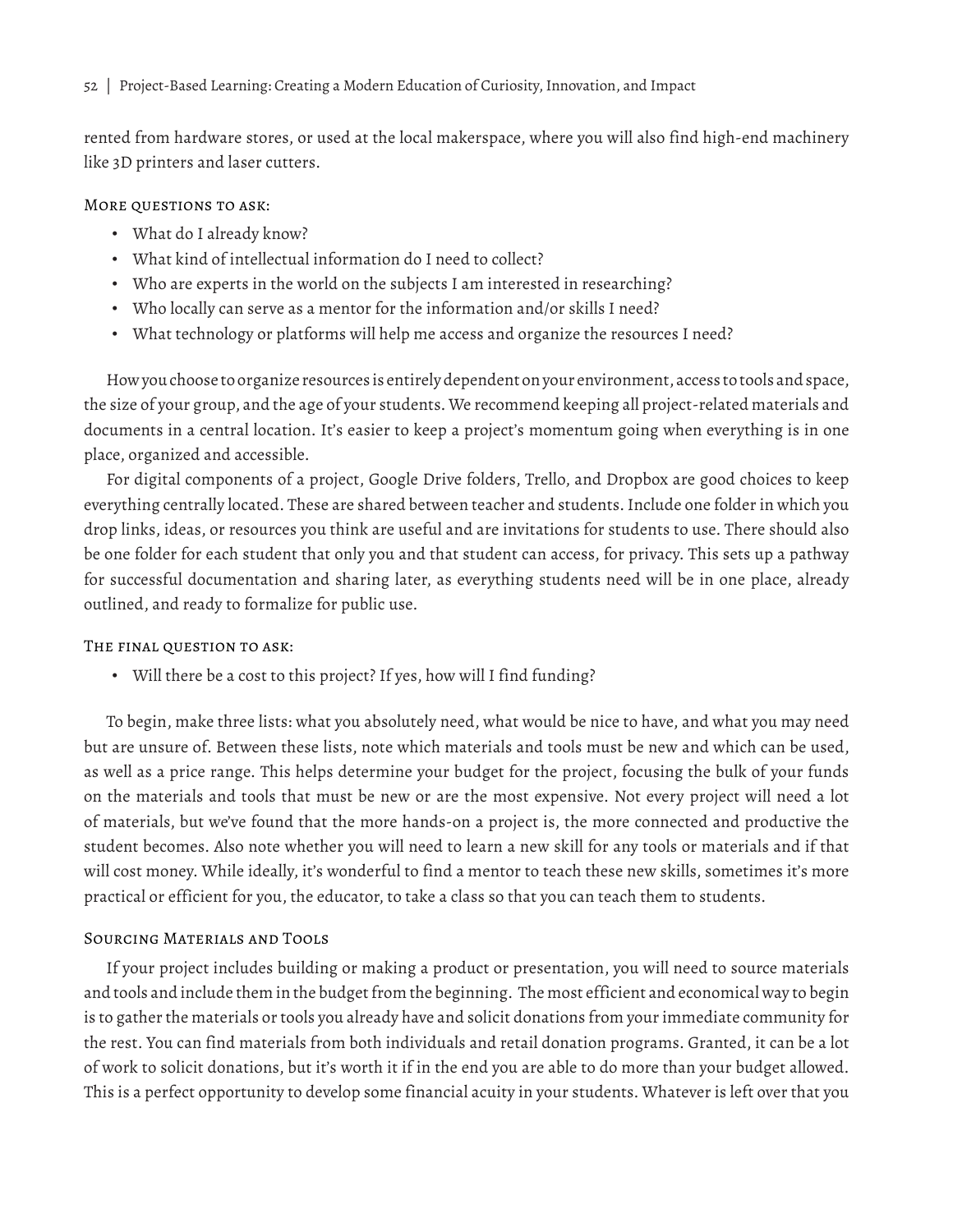many kids, who had never taken a leadership role before, find that they had real, tangible skills to contribute and accepted the invitation to shine.

Mentors from the community also scaffold students. The dynamic between student and mentor can open doors of thought as students realize the potential of their project. While working on a project with a mentor, there is much more likelihood they will be captivated by and begin looking at the implications of the project to the larger world.

Some students perform much better at academic tasks in the applied setting of project-based learning than they do in more traditional settings. Many students who struggle in the typical classroom thrive when there is an applied, multi-disciplinary approach. The need for scaffolding or tutoring might not be an issue. It is exciting to watch these students work independently at a high level when the environment is changed to support their needs. For this reason, project-based learning should be one of the first learning methodologies educators go to when working with students who underperform in the conventional classroom.

#### PROJECT MANAGEMENT

As the project gets going, you will have to pay careful attention to your role as the teacher. It is important that the project balances independent work from students with collaboration from an instructor or mentor. It can be tempting to allow the project to become entirely student-led when students become engaged and increasingly drive the decisions for where to go next. Most students, however, do not have the insight or experience to oversee a large project, to keep it moving along, recognize the importance and benefits for choosing one path over another, and collecting documentation. As the teacher, you do not want to take over the project, but it is essential that you give consistent and unobtrusive guidance as the project progresses.

Even in short-term projects students can lose their way. There are a lot of moving pieces that often include multi-tasking. There are many strategies that can help you stay connected and keep students on track. Here are some examples we have used: We have given students a diagrammed version of the project plans, so they are familiar with all the parts and can make educated decisions based on the larger picture. We have scheduled regular individual and group meetings to discuss progress and solve challenges. We have shared digital resources (see Chapter Eight for some great examples) that allow for individual record keeping as well as group sharing. We have created large vision or Kanban boards to visually track projects that are accessible and available to everyone. Whatever works best for your environment, whether it's analog or digital, having your students keep a log of the work they are doing and checking in with you regularly is important. It does not need to be anything formal. It can be one or two sentences about their progress, including notes about any new ideas students have for the project. The point is to have regular communication so nothing gets lost and nobody gets left behind.

If you have ever watched footage from the control room at NASA during a launch, you know how important project management is. Including project management can enhance ownership of the project while developing a valuable skill. In addition to scaffolding the transition of academic skills from theoretical to applied, you should scaffold much of the project management. To do this, assign management jobs for parts of the project including planning and defining the scope of the project, activity planning and sequencing, resource management, budget, social media and website updates, documentation, and presentation. With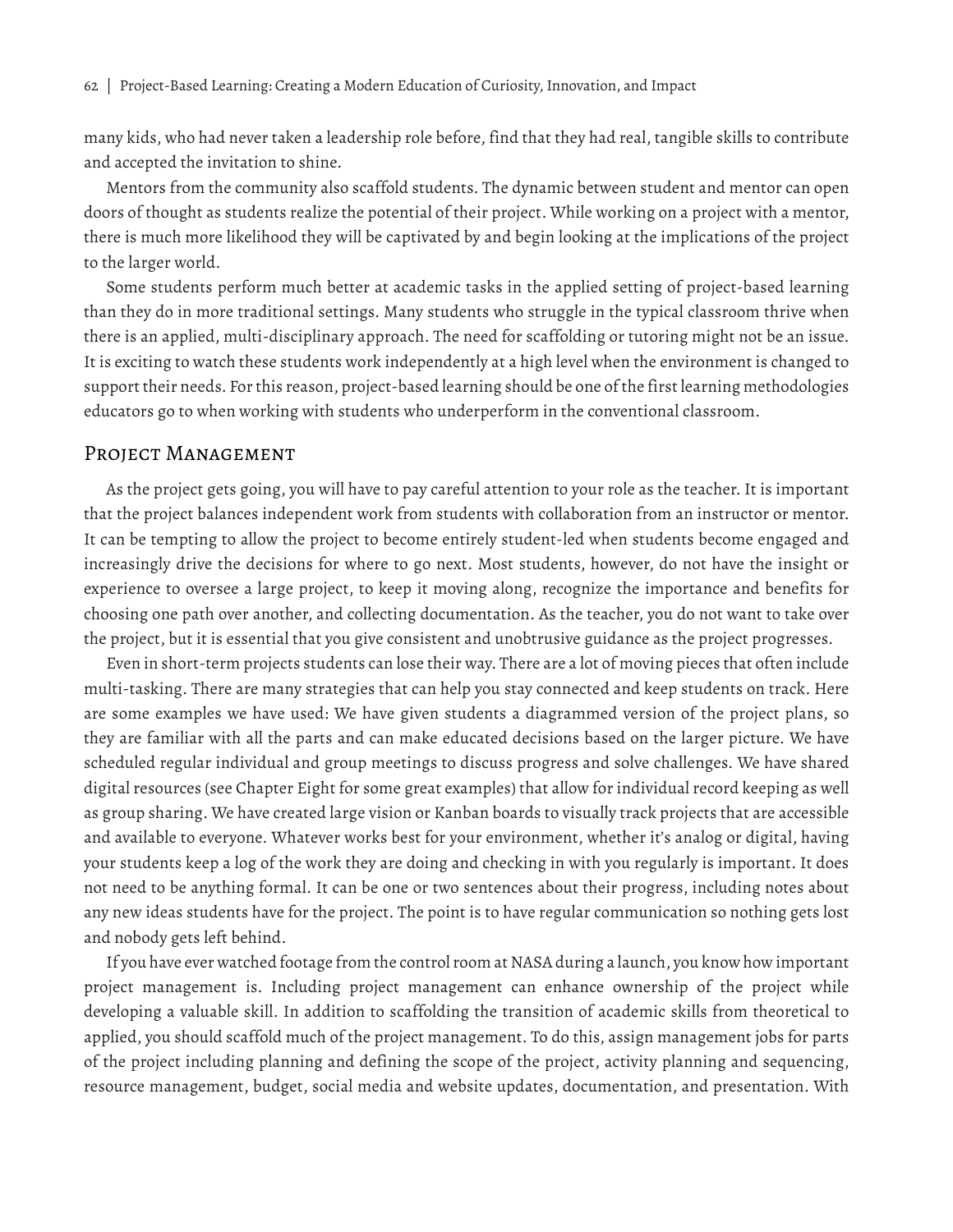9

# Finishing the Project

*I am not a teacher, but an Awakener.~ Robert Frost*

PROJECT-BASED LEARNING IS TRANSFORMATIVE for students and their teachers. In fact, we like to think of ourselves, and all of you, as Awakeners as stated by Robert Frost. In addition to being an Awakener, teachers who use project-based learning are partners, mentors, collaborators, instigators, and best of all, learners along with their students.

With project-based learning, much like the overall managing of the project, the ending is a balancing act. Often there is an arbitrary timeframe that determines the end date, such as the end of a semester set by the school. The thing is, once engaged, brains do not shut off just because the semester ends. For some students, they will have had closure with the outcome of their project, and use everything they have learned to springboard to the next one. Or, the project may have captured a student's interest, and they will want to continue working on it. Teachers should create a path for those students, one on which they can continue to work on the project, even if the class has ended or needs to move on.

It is important not to decide a priori on the ending, but it is also important that there is a meaningful conclusion to the project. For students who do not feel finished with their project, provide closure that serves as a milestone while still providing access for further engagement. After the project's conclusion, what has been learned in the process will be what alters the perspective of the learner, and what is applied in their future efforts.

#### Ending on a High Note

You know that feeling you get when you come to the end of a well-done project? The excitement and the feeling of accomplishment? You want students to feel the same way! One potential issue with timing the ending of the project is the open-ended nature of project-based learning. It is important to let the project come to a natural conclusion.

It is much easier to script the ending, including the timing of it, with project-based education, which is why some teachers will choose project-based education over project-based learning, but this is a mistake.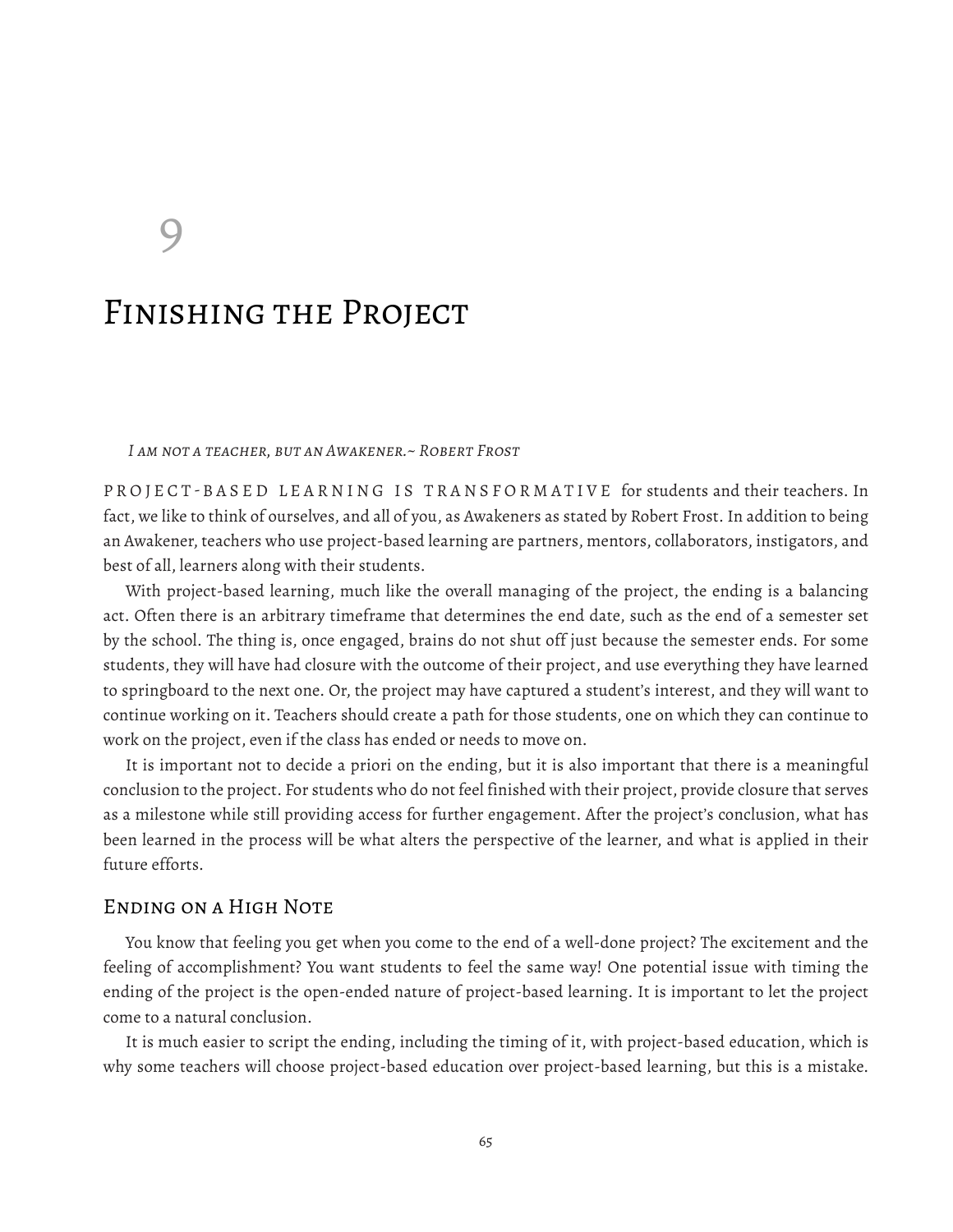levels, because it creates fairness and possibility in academics. The evaluation should include a framework for looking at students' progress from the beginning of the project to the end. This sort of big picture, holistic evaluation greatly benefits all students, especially those who underperform on tests. How a student grows in knowledge and skill throughout the project, particularly when they are motivated by a project based on their own interests, also gives insight into a student's work ethic, an important component for future success.

#### Methods of Evaluation

There are different methods for assessing and evaluating projects, as well as a few things to keep in mind with regard to documentation and technology. A key consideration to make early on is how you are going to evaluate the project: self- or group-assessment, a set standard or rubric, portfolios, or a combination of these. All methods have strengths and weaknesses depending on the project, timeframe, teacher, and students. In addition, the methods can be combined for a multi-tiered approach. For example, guided self-assessment, a portfolio, and a rubric can all be components of the same evaluation.

#### Collect Documentation

All documentation, in whatever form, should be collected and used for assessments. By the time you are ready to evaluate your students' projects, you will have a substantial body of documentation that serves as a meaningful and revealing part of the evaluation process. Save dated work samples from each student from every subject and skill area the project focuses on while frontloading, in the middle, and at the completion of the project. Use these samples to gauge the improvement of skills.

Some students will choose more challenging projects. This can lead to an end-product that looks less complex than other students' projects, but was harder and more work to complete. If you have work samples reflecting the improvement in quality from the start, it is easier to monitor progress of every project without having to worry about the difficulty level of each student's choice.

#### Evaluating Technology

Technology is important to incorporate into every project. Because technology changes rapidly, and can be used in a variety of ways, you may want to rethink how you assess your students' progress using it. It is important that students be evaluated on their understanding of the role technology plays in their own personal ecosystem, and in the larger society and economy. Technology is open-ended and meaningful, often in a very subjective way, so your criteria should reflect those nuances. Beyond whether or not your students are able to learn the skills and apply them to the project, look at whether they played and experimented using technology for their projects, how they addressed problems or failures, and how they connected the technology to solving their original problem, question, or challenge.

#### **RUBRICS**

Rubrics are useful tools for teachers and students. A rubric is the set of criteria that establishes the expectations of a project and defines how a project will be assessed and evaluated. Rubrics can be designed by the instructor or be a collaboration between the student and teacher. If you are in an environment that does not give grades, rubrics are useful for setting up a framework for guidance as you move through the project.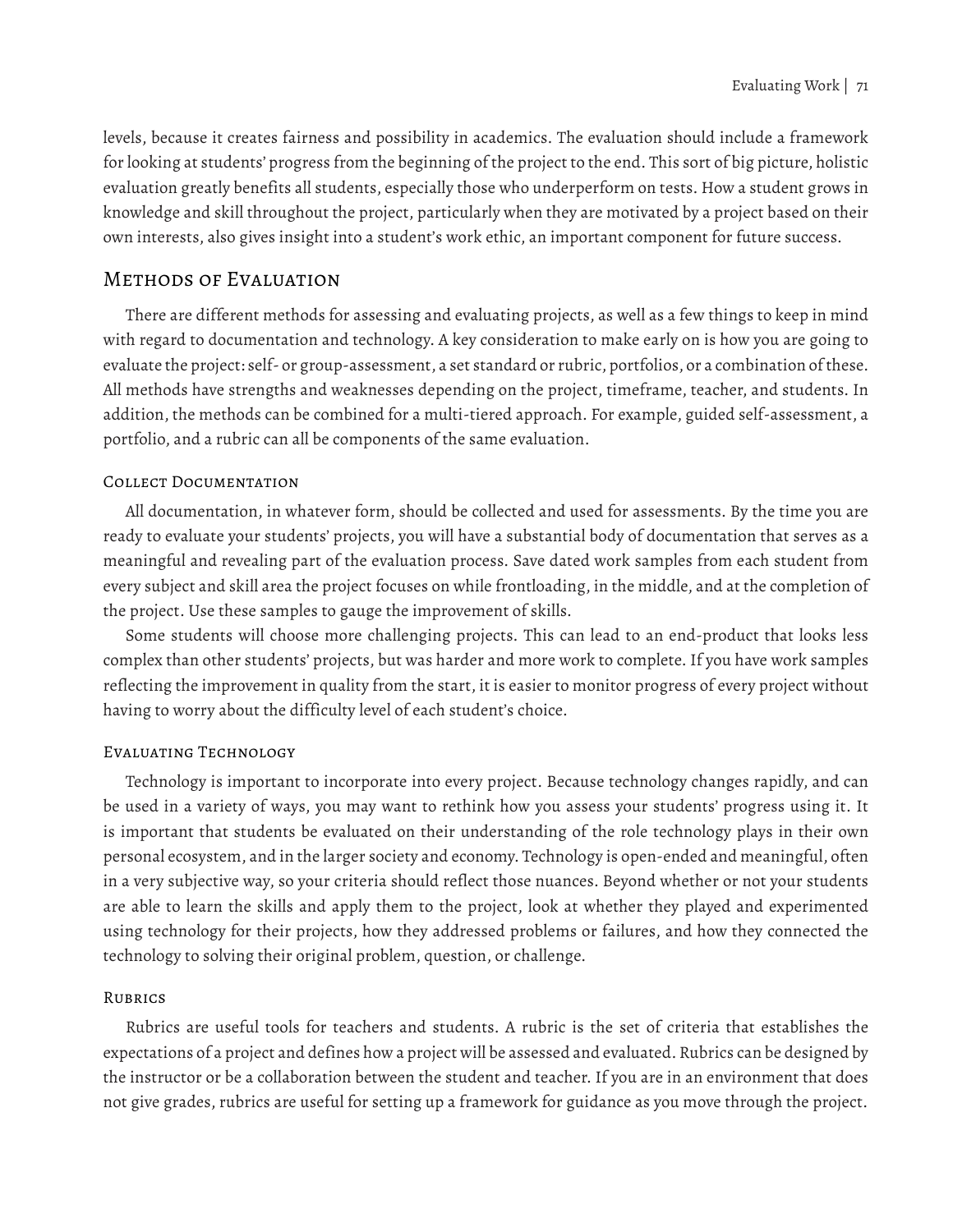# 11

# Project-Based Learning in Every Environment

PROJECT-BASED LEARNING CAN BE used in any environment. The key to adapting projects to your situation lies in the answers to three questions:

- What is the over-arching mission of my school (including homeschooling) or organization and how can this project incorporate those values?
- What are the specific challenges and goals of this project, and how do they relate back to the larger educational mission?
- Who are the children with whom I will use this? What are their needs and interests, and how do those relate to both the challenges and goals of the project as well as the larger educational mission?

What follows is an explanation for using project-based learning in every environment. Feel free to skip to the sections that focus specifically on your situation.

### Elementary School Age Environments

When children are small, they are naturally curious. They seek out new skills and information based on their needs and desires. Much of what they learn is through trial, error, and play. Children of elementary school age are still developing their ability to think both abstractly and logically. At this age, they tend to think more concretely. Their knowledge is based on tangible, real experiences more than imagination, which dominated their younger years. The structure of project-based learning is perfect fit for this developmental stage.

Planning a project for elementary students requires the teacher to classify goals and detail how students can achieve these goals. The process of a project inevitably instigates growth for the learner. Project-based learning encourages the recognition of order, patterns, and sequences, and the prediction of cause and effect. Students also develop memory strategies for retention of knowledge and skills which occur naturally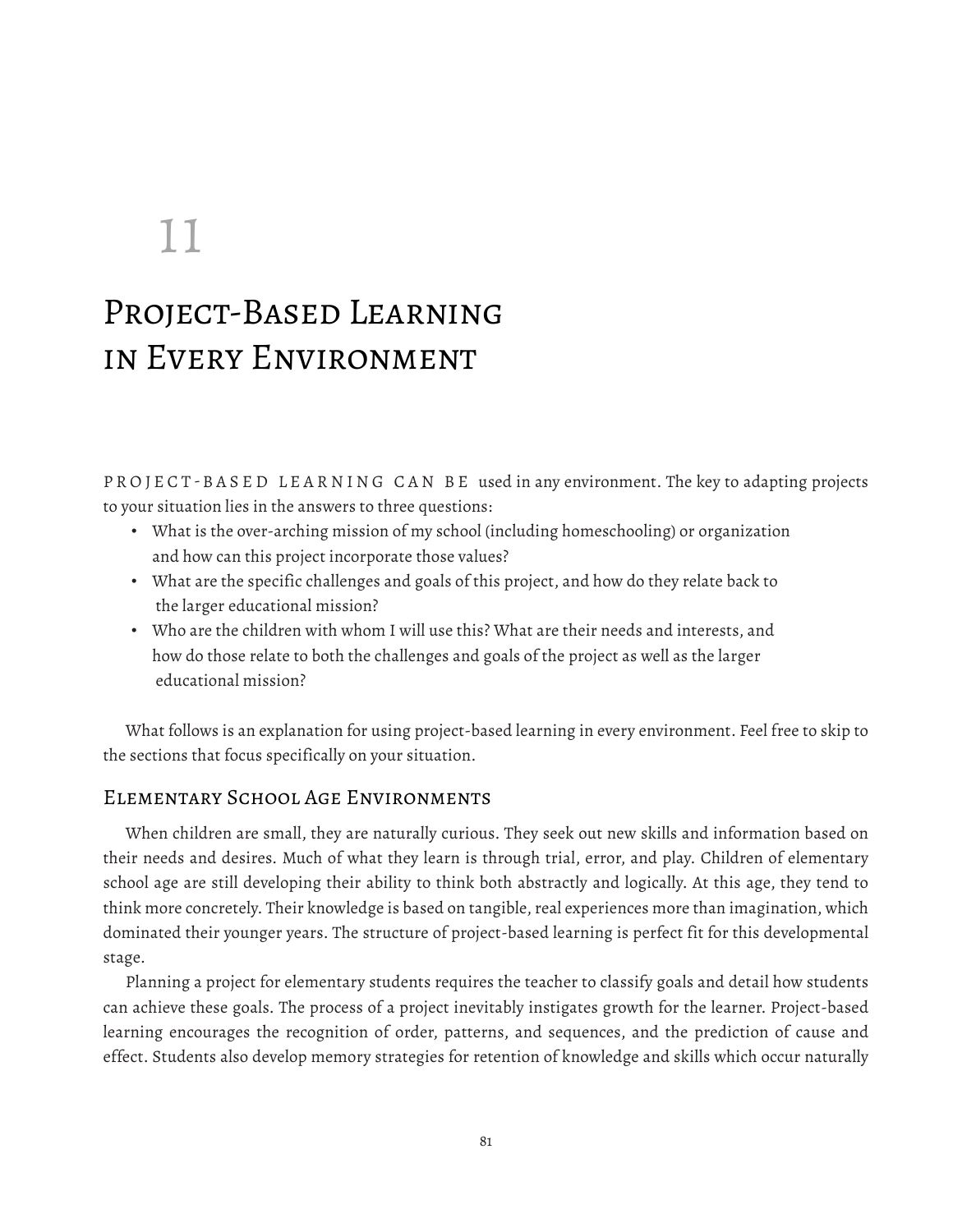# Introduction to the Planned Projects

B Y N OW, YO U S H O U LD understand why project-based learning is profound and meaningful, and have a good sense of the process, from start to outcome. It can seem daunting, though, to use a new learning methodology. The following chapters contain planned projects that have been successfully implemented. These can be used to help you get started with project-based learning right away, or as a guide for creating your own projects. Each project is based on a problem, question, or challenge that drives the process and influences the outcome. These planned projects were chosen to show the diversity and range of possibilities.

The planned projects do not include step-by-step instructions for conducting them. Instructions like those, that have a very specific, pre-determined process and conclusion lead to project-based education. As stated earlier, there is nothing wrong with project-based education, but this is a book devoted to projectbased learning, and the structure of the planned projects reflect that. Some of the planned projects do include materials for frontloading knowledge and skills that are project-based education. None of these materials, however, determine the outcome of the project. Written the way we have, even if you mimic the following planned projects, the outcome will be determined by your students.

There are eight planned projects. They are ordered based on the length of time they take to complete. If you are interested in a project that does not include your student's age range, you should look over the project. Project-based learning is so flexible, that with a little re-planning, any of these projects can be modified for any age group.

| PROJECT TITLE                                  | <b>GRADE RANGE</b> | RECOMMENDED LENGTH |
|------------------------------------------------|--------------------|--------------------|
| Research Bootcamp                              | ES/MS/HS           | 1-3 Days           |
| The Paper Airplane Challenge                   | ES/MS/HS           | 1-Day              |
| Climate Literacy                               | ES (late)/HS       | Short-Term         |
| Inclusivity in Historical Memorialization      | MS/HS              | Short-Term         |
| Making for Social Impact                       | MS/HS              | Mid-Term           |
| The Art of Storytelling                        | ES                 | Mid-Term           |
| The History of Fashion and the Modern Wardrobe | MS/HS              | Long-Term          |
| Our Year Studying Politics                     | HS                 | Long-Term          |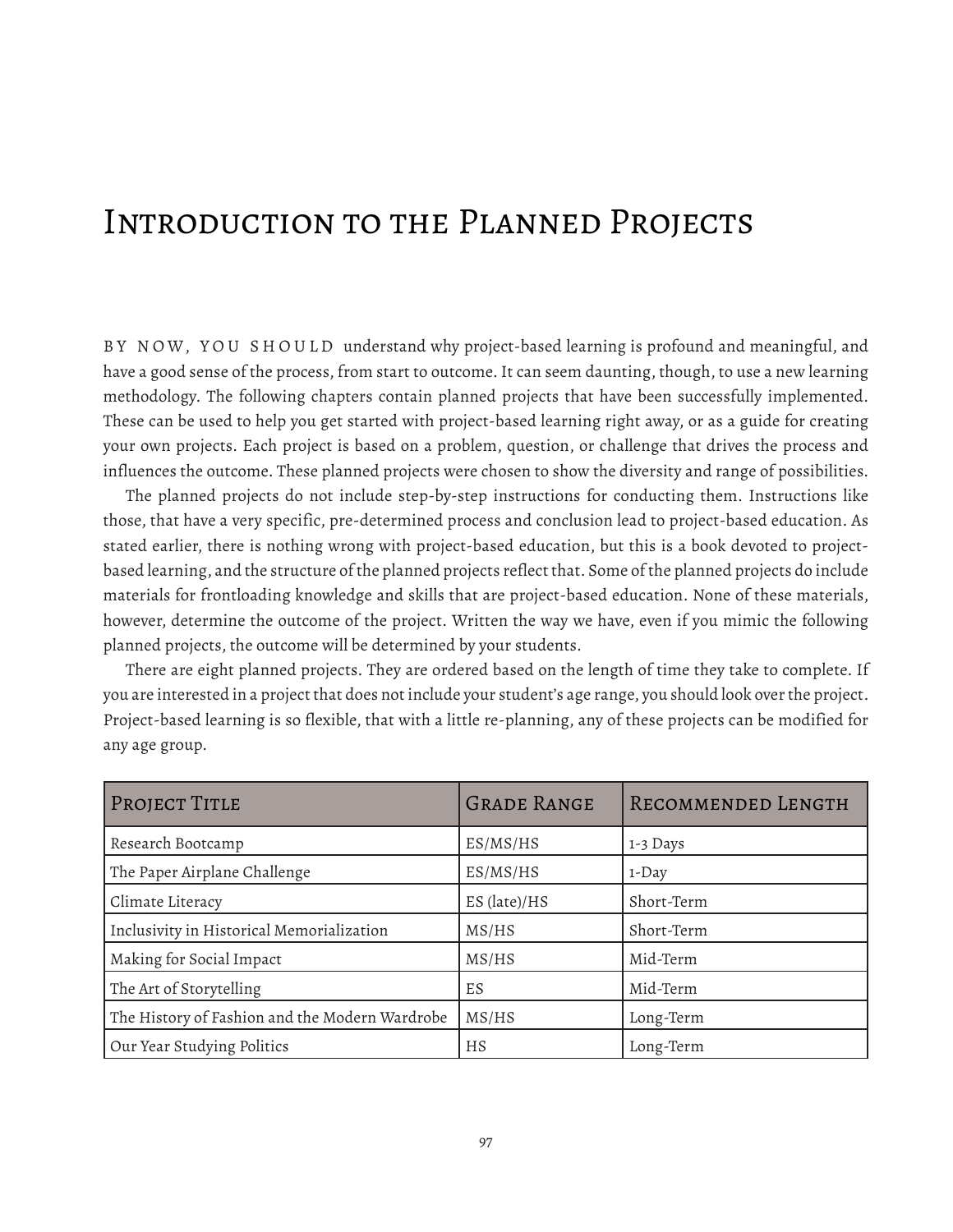The projects are written using the Educator Workbook, located in the Appendix, and gives you eight examples for how to use it. The planned projects serve as a kind of frontloading for educators, so they have the knowledge and skills needed for planning projects.

If you already have a question, problem, or challenge, you might want to skip over the planned projects and go straight to the Educator Workbook and start planning. This is your project, do whatever works and make it your own. Once you have done the initial work, introduce your learners to the Student Workbook, also located in the Appendix, so they can add their vision and begin their own journey with project-based learning. The Student Workbook is included, but can be considered optional. There is an example of a completed Student Workbook in the planned project Inclusivity in Historical Memorialization, in case you decide to have students use it.

In the following sections, there are notes and special considerations for each of the planned projects. Each project is unique, chosen with care, to show the range and diversity of topics and approaches. Just as we created and modified each project to serve the students in front of us, you should use these projects as an inspirational springboard towards planning your own, either based on these examples, or on a topic you and your students are interested in. Even if you do not use any of these planned projects, the notes on frontloading, process, and resources in this chapter give important information for understanding projectbased learning as a whole.

#### Research Bootcamp

EDUCATORS WILL APPRECIATE RESEARCH Bootcamp, because it greatly increases the quality of resources students recognize as credible and useful. Some of the best moments of this project come from the two main activities. Kids love the gamification of learning when searching for images, facts, and ideas in the information treasure hunts. Then, putting all those tools to use in the flash research sessions, students dive deeply into finding out more than they anticipated about their favorite topics.

Research Bootcamp is a stand-alone project requiring students to research and analyze sources. Students will use critical thinking, analyzation, and resource management, skills that are essential in the information age. It is important for students to be able to tell fact from opinion and determine which sources are credible and which are not. Expect this project to transform how kids see their own power in networking, accessing resources, and extracting truth. Students begin to see there isn't anything they can't learn, document, and find credible sources for if they have these skills.

There is a lot of information to cover in this project, but we assure you it can be completed it in a day. Alternatively, you might choose to spend more time on Research Bootcamp and do it over the course of several days. Regardless of how much time you allocate for this project, it will set a successful foundation for every other project you embark on.

Research Bootcamp is incorporated at the start of several other planned projects, as a part of frontloading for those projects. Keep in mind that you can use smaller projects to build knowledge and skills within larger projects. This emphasizes the philosophy of how learning best happens, as you move to a culture that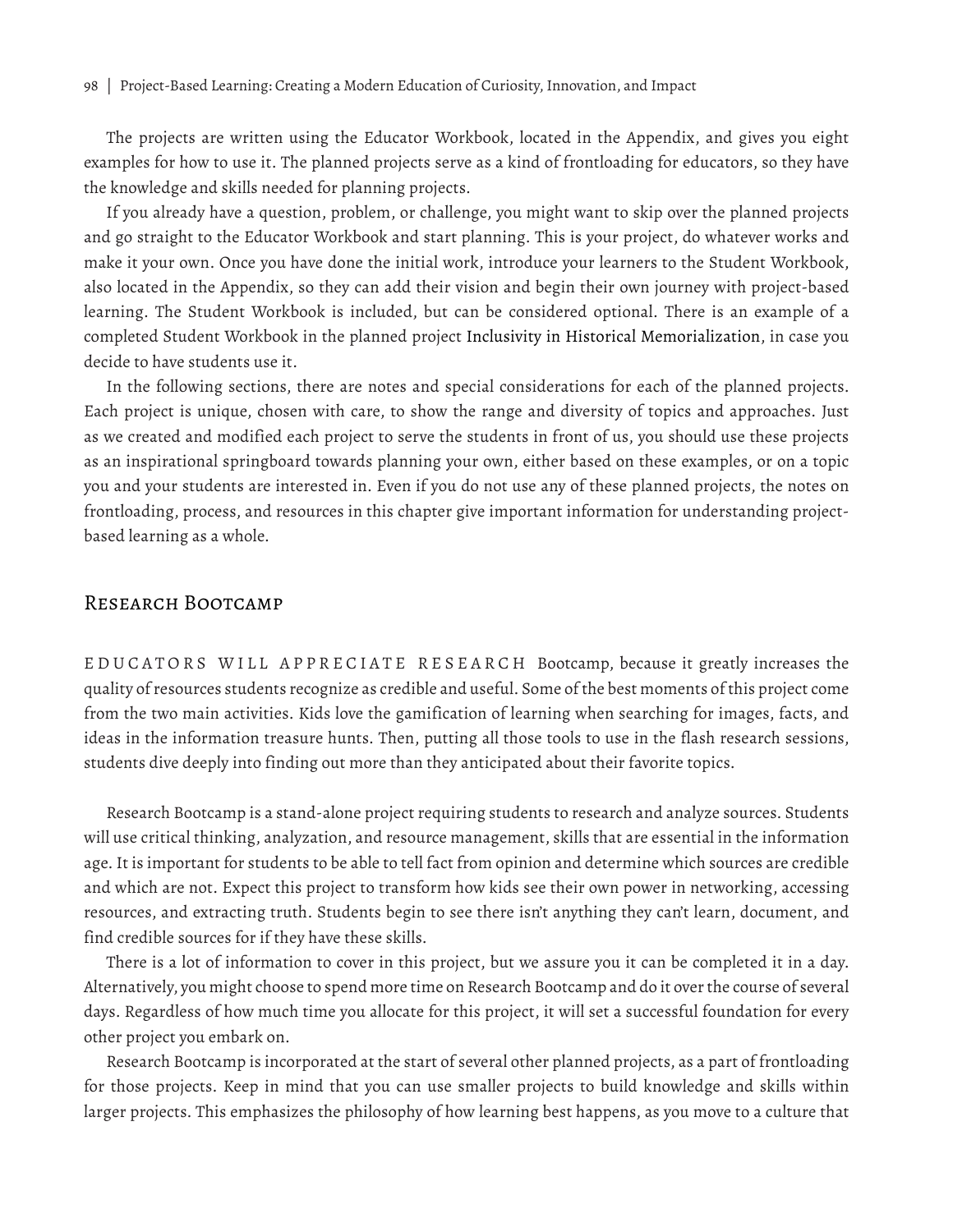promotes the intellectual engagement of students in a way that creates ownership. Smaller projects within a larger project can keep the project fresh and interesting, decreasing the chance of a project stalling or losing direction. However, if you don't have a smaller project to incorporate into a larger project, as we have discussed previously, if needed, there are other ways re-engage students. Finally, if choosing to start projectbased learning with a longer-term project, a short project like Research Bootcamp or the Paper Airplane Challenge can help teachers and students see how the process is going to work.

#### The Paper Airplane Challenge

WE HAVE DONE THIS project numerous times with both adults and kids, and it is fun and engaging every time. The development of the paper airplanes feels very playful to all involved and leads to a high level of participation. It also leads to a deep and unexpected philosophical discussion about each person's unique definition of "best," and is a superb example of how projects engage people's intellect in ways that other types of learning generally do not.

The Paper Airplane Challenge engages students on two levels: construction and developing the "best" paper airplane based on each student's criteria. Students are asked to research the science and construction of paper airplanes while deciding the specific parameters of what constitutes their "best" model. The parameters can include, for example, aesthetics, flight, tricks, historic accuracy, or speed, depending on how students choose to define "best."

This project can easily be incorporated into larger projects focused on the physics of flight, language arts, or design. It is included in the planned project The Art of Storytelling when discussing how words are defined by individuals. Most people would consider this project to be STEM-focused, looking at the physics of flight. By including history, art, and language arts, it becomes a SHTEAM project. Integrating multiple disciplines is easy to do in any project. If you are building a STEM project, The Paper Airplane Challenge can be used as an example of how to broaden the scope to make it a SHTEAM project.

### Climate Literacy

CLIMATE LITERACY SHOULD BE an essential part of every child's learning. It is important and deeply pertinent to their life and the planet. This project has students investigate the science while they look at what they are going to do to make a difference. An important goal for this project is that students feel empowered to be the change they want in the world. Using this planned project, students create their own personal action plans, write letters to policy makers, and create their own educational outreach materials.

Climate literacy is a great topic to build a project around. The science is straightforward and not particularly complicated. There are many disciplines that can be incorporated into the project, which gives students multiple avenues for making the project their own. There are also myriad skills, vocational and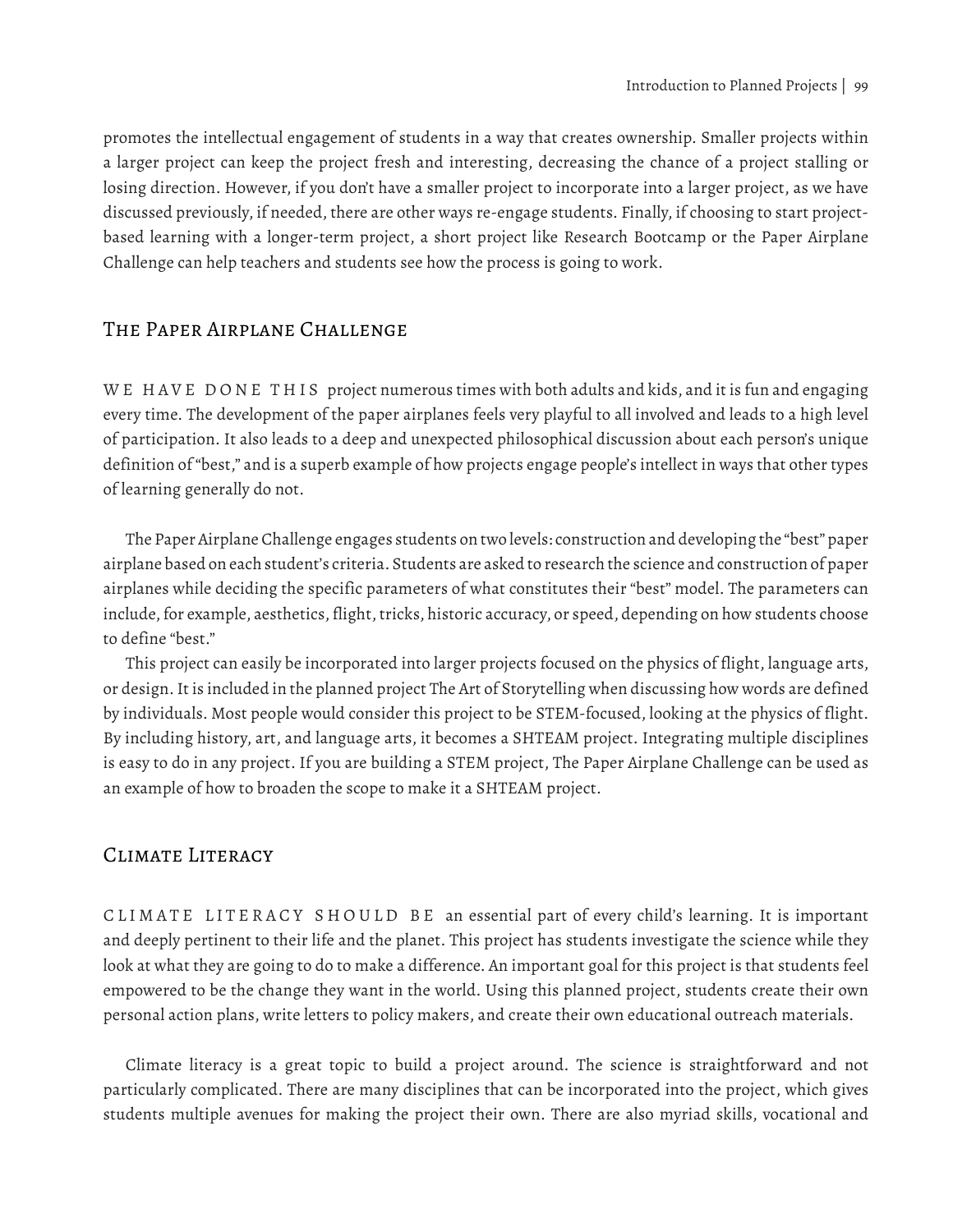academic, that can be woven into it. As designed, this project has science, history, language arts, current events, and art. The science is essential to the project. The other disciplines can be removed or added based on student and teacher interest. If students want to follow a path different than suggested, that is okay. If making changes to the project, change the course description accordingly.

This project is designed as a four-week project. It could easily be condensed to a two-week project, but probably not shorter than that. To get the most out of this topic, a two to four-week timeline gives students the time to contemplate how they can make a difference, which is the basic challenge of the project.

The frontloading for this project is done at the start of each week instead of all at the beginning. This topic lends itself to the parceling of frontloading in this manner. We wanted you to have examples of the two most common types of frontloading, all at the start and parceled out as is done in this project. Many projects will have both types of frontloading. The scheduling of frontloading is also affected by your students. Some students need more frontloading before and during the project than others.

## Inclusivity in Historical Memorialization

THE INSPIRATION FOR THIS project was an ongoing protest of Confederate Civil War statues in the Southern region of the United States coupled with an article that detailed how they were installed, not after the Civil War, but during the era of Jim Crow segregation. It is an incredibly deep and meaningful project, forcing students to take a critical look at how the past is remembered, who those memories benefit, and the way memorials can have long-lasting impact on communities.

This project prompts the question: Is there a way to create an inclusive and truthful representation if memorializing events and people that are controversial? This important challenge is complicated because these people and events can have different meanings depending on community, location, and experience. Inclusivity in Historical Memorialization is flexible and easily matched with academic standards. The root of the challenge is about understanding how memorials can contribute to continued oppression. It emphasizes how memorials have the power to change the way history affects people, culture, and legislation by changing the way it is represented in our communities.

This project is best done with older students in middle or high school due to the subject matter, though some of the controversial memorials mentioned, such as Mount Rushmore, can be analyzed by younger students. You can look at larger, national monuments, or dive deeply into regional monuments that are directly affecting your community. If you are unable to take field trips or there aren't any appropriate examples nearby, slide shows will work in a pinch.

Inclusivity in Historical Memorialization is a great example of tailoring a problem, question, or challenge to a specific time and place. Doing this type of project changes the way students view history, seeing it as something living. It connects to current events, which makes this project relevant and a pathway towards productive social action.

Finally, you will notice that in the planned projects, Inclusivity in Historical Memorialization includes a sample student workbook. We chose to include the student workbook for this project to illustrate how open-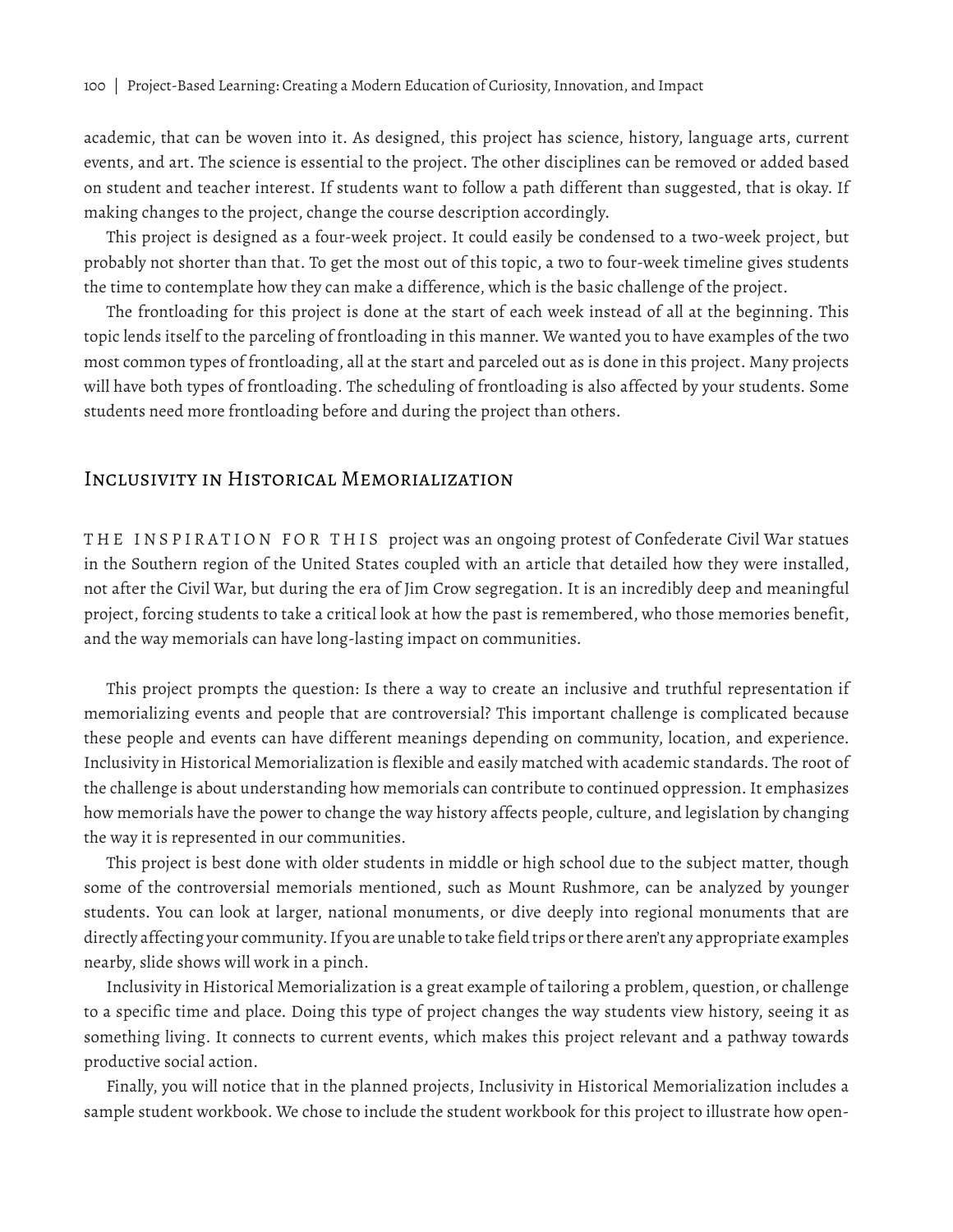ended this (or any) project can be. The student workbook does not strictly match the planned project, since it gives information about memorials in the Virginia/Washington D.C. area, and the student workbook was used by a student working on this project in Colorado. We intentionally included it this way, to show that this project is relevant to any location. While the original project was done in Washington D.C, it has been executed many times in other places, most recently in Colorado. You will see that the over-arching themes remain intact while the field trips and research on re-design and social awareness shifts easily to a local focus. The student workbook can help your learners organize their thoughts and resources, as well as contribute in a substantial way to the planning and activities of the project.

### Making for Social Impact

MAKING IS A CREATIVE endeavor that empowers students by connecting their curiosity and creativity with hands-on, vocational and academic skills. Making for Social Impact empowers learners as they actively pursue paths that are valuable to them while they build meaningful projects for others. It is a powerful experience for students when they realize they are problem-solvers and can use their own knowledge and skills to make a difference in the world.

Making for Social Impact focuses on learning and applying vocational and academic skills, often used by Makers. It was originally designed collaboratively with a group of students who wanted to learn how to solder so they could make electronics. They were also actively interested in service projects.

To bring both of these together, a project was created where students applied skills and knowledge to make products. Students made bilirubin lights to send to Doctors Without Borders in Bhutan, sewed wheelchair bags for Children's Hospital, made 3D prosthetics, laser-cut adaptive designs for people and pets, made bee boxes, and more. There are multiple pathways to address and adapt the original challenge. This project was first done in a makerspace and was later modified for an after-school program.

Making for Social Impact can serve many different needs and include many different mentors. By focusing on the application of useful knowledge and skills to real-world problems that can center on issues like health, accessibility, ecology, and community needs, students receive a hands-on experience with tools and materials that are frequently neglected in consumer culture.

This project might seem overwhelming if you are unfamiliar with the equipment and skills required, but anyone can do it. Because the project is designed as a series of mini-projects within a larger project, you can take as much time as you need on any skill a mini-project uses. If needed, you could even skip a suggested mini-project and do something different. The point of Making for Social Impact is to match students' interests in Making with ways they can use it to serve both themselves and others. As long as that is satisfied, the project will be successful.

This is the only planned project that includes information about soliciting grants and crowdfunding. Projects that are service focused lend themselves to more expansive outreach, and make larger funding sources accessible and possible. As an example, this project was funded by a crowdfunding campaign by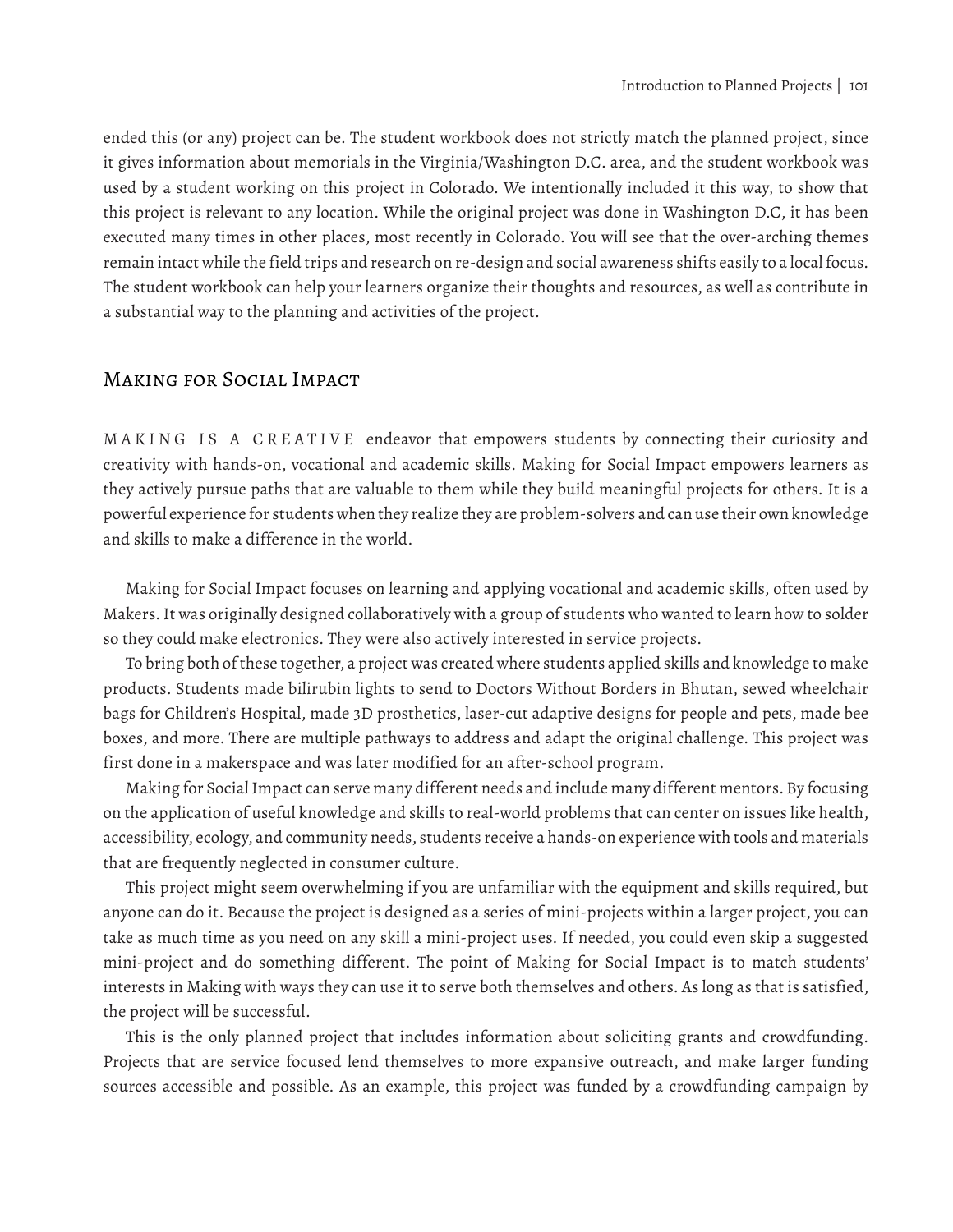asking for monetary donations from the immediate community, as well as applying for and receiving a grant from a funding organization focused on STEAM education and community service.

#### The Art of Storytelling

HUMANS ARE NATURAL BORN storytellers. For the Art of Storytelling, students will investigate four different ways to tell a story, using words, illustrations, oral storytelling, and through music. Learners will choose one of these and write a book, musical story, or develop an oral story. This project engages more than just the language arts. As designed, students will learn how to make paper and ink and bookbinding. Students who develop musical scores or oral stories will create a video and a CD to document their work. Although not written to include these, this project could be tailored to use dance, painting, videography, or another form of visual art.

The Art of Storytelling is a grade school project that takes a holistic, creative approach to storytelling, both fiction and non-fiction. The driving question is, "If you told your inner story, what would it be, and how would you tell it?" In this project, there is a de-emphasis on the mechanics of writing and an emphasis on how students tell their stories, nurturing their ability to develop an internal voice and express their stories through various mediums.

Elementary writing often focuses primarily on the rules of writing. This is to the detriment for students when it comes to finding their inner storyteller. Writing is an art and a craft. People who are "wordsmiths," such as poets and rappers, make an art out of how they use, punctuate, and even spell words and what those words make.

The act of creating written dialogue, fiction and non-fiction, is a creative process. There is a craft to writing that leads to structure choices. As students learn about the craft and then write their own stories, they begin to take ownership over how good writing is structured and why certain choices make more sense. This project can lead to profound changes in a student's relationship with their words and stories.

The Art of Storytelling focuses primarily on one discipline, instead of being multidisciplinary. You'll notice that even when focusing on one discipline, other disciplines are still naturally incorporated, as you apply skills from those to the project. Unlike most writing projects, this project melds hands-on vocational skills, like bookbinding, with academic skills, like writing. There is also an exploration of graphic design, emphasizing the visual and organizational work that goes into telling a story.

Examining all the parts that go into creating a written work broadens the appeal of this project, so that students who are not naturally drawn to writing will find something that engages and interests them. The Art of Storytelling is designed to span five months, which gives young writers time to explore their inner storyteller, however it could easily be shortened or lengthened.

In fact, some may notice that we define a mid-term project as one to three months, but this project is scheduled out a bit longer than that. We felt that because of the wide range of scheduling that could be done for this project depending on age and ability, it was a better fit for the mid-term project section. Regardless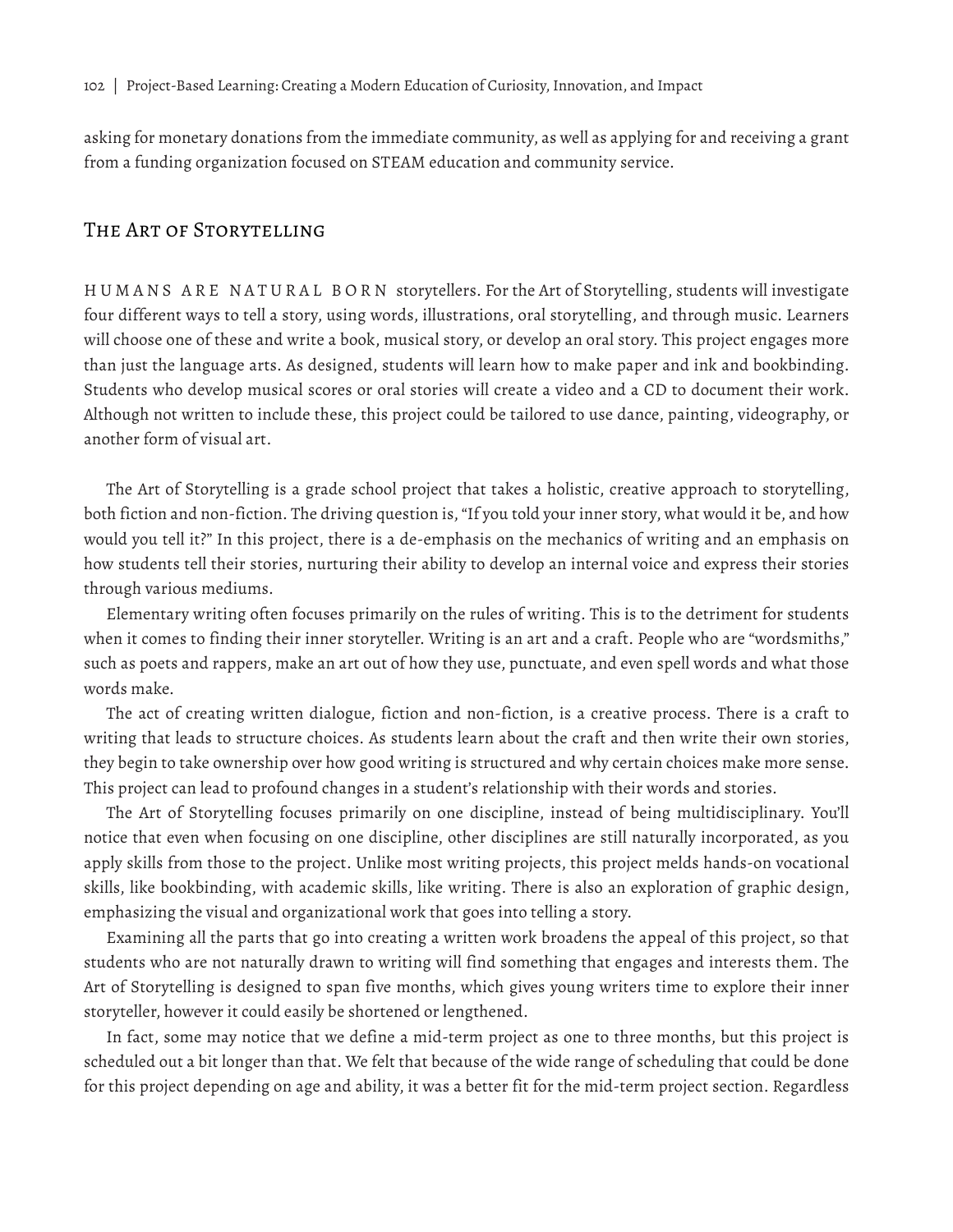of how long you take on this project, telling their own stories in their own way is a transformative experience for students.

## The History of Fashion and the Modern Wardrobe

THIS IS A YEARLONG project that is both vocational and academic. It merges hands-on design and Making skills with the history of fashion. Expect students to be highly engaged as they choose how to re-design historical fashion into modern pieces. There are so many choices, and a myriad of ways in which to re-imagine traditional clothing and accessories, that the end result each week is personal and unique. It is rare to find an academic project that focuses on textile and jewelry arts. For the right student, this project will feel like it's one of the most meaningful academic endeavors they have ever done.

The History of Fashion and the Modern Wardrobe explores fashion from Pre-History to modern times, as a reflection of the history and culture of each time period. It uses historical fashion to inspire modern interpretations of clothing and accessories. It is wonderfully flexible and can be adapted to fit the needs of the learner and environment. Even without equipment and most materials, students could still produce sketches or miniature model designs to express their ideas. The project could also target very specific eras in fashion history to compliment other coursework. The project was planned to incorporate a wide range of vocational and academic knowledge and skills that covered multiple subjects efficiently and with purpose.

If you do not have a lot of experience with the skills required to do this project, you can learn along with students or bring in mentors to help with the design and Making. Do not let inexperience prevent you from using this project, which is rich with academic and vocational opportunities.

There can be quite a bit of math and science within this project. However, additional math and science will need to be added. More extensive studies in geometry, fractions, measurement, and estimation would be good choices to cover. Environmental studies or engineering are science courses that compliment this project. There is enough history, art/art history, and possibly geography within this project to cover those subjects completely. Finally, this project does not need to follow a rigid schedule. It can span six to twelve months, or less. It can easily be broken up or planned to fit into a quarter system.

#### Our Year Studying Politics

THIS YEARLONG, MULTI-DISCIPLINARY PROJECT focuses on politics in your home country. As long as you live in a country where citizens have a say in policy legislation and who runs the country, you can do this project. Our Year Studying Politics is profoundly impactful. It has been used by students who were passionate about politics as well as those who had no interest in politics at the start of the project. For those students, doing this project resulted in a deep and abiding interest in a particular issue and candidate. Our Year Studying Politics has long-ranging consequences for students as they investigate those issues under the purview of the government, and decide which matter most to them as a citizen and eventual voter.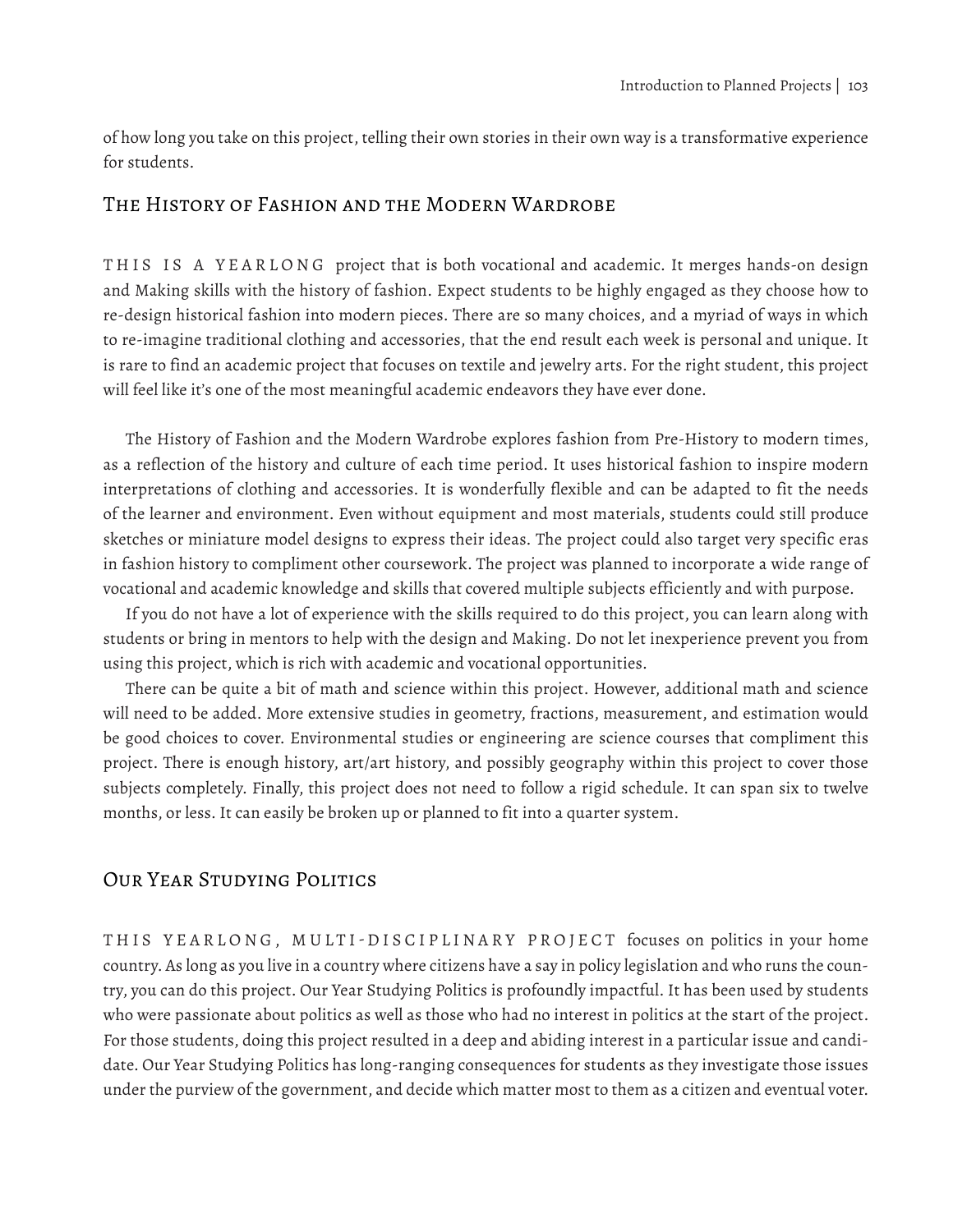104 | Project-Based Learning: Creating a Modern Education of Curiosity, Innovation, and Impact

Students will come to understand how legislative change happens as well as the work that goes into making it happen.

Our Year Studying Politics starts with ten weeks of frontloading across several disciplines. At the same time, students are studying the platform issues of the various political parties. This is done as a prerequisite to choosing a candidate to support. Students should be given full autonomy to choose a candidate. This is their project, their country, and, eventually, their vote. The strength of this project is that it engages teens, creates an informed voter, and helps them recognize the importance of their vote, but only if they have the ability to choose their own candidate and the platform issues they want to vote for. The biggest limitation of this project, is that it is best done during an election cycle. For U.S. citizens, that is every two years. In off years, when students cannot volunteer for a candidate, we do not recommend conducting this project.

As designed, the subject areas incorporated into this project include government studies, civics, art and graphic design, language arts, history, computer programming, literature, volunteering and service work, film, and social media outreach. Depending on the candidate students support, their project might include academic and vocational skills that are not listed. Alternatively, some of the courses listed might not be done by your students. We are including a whole range of disciplines that can be included so you are aware of these options.

Some science will likely be covered, since all party platforms include some climate and medical science. You could work to create a year of science focused on climate literacy or human health with a focus on how public policy is shaped around those, but be prepared for the amount of work it takes to develop a yearlong lab course. There are good resources for doing this for climate science, and possibly for human health and public policy. However, it is easiest to teach science outside of the project. Math needs to be added as an ancillary course outside of the project as well. There is no good way to weave a year of grade-level math into this project. Because of the length of this project, we recommend skipping classes that will run outside of the project scope during the first ten weeks when you are frontloading material, then doing a year's worth of math and science during the rest of the academic year. This has the benefit of mimicking how college courses and projects in a work environment are structured, which is good practice for students as they prepare to transition to college and jobs.

It might seem daunting to develop or use a project for the high school years that is intended to take the place of a number of subjects. It can be done, however, and is well worth the effort. This project has successfully been completed by students who were accepted into colleges using the courses in this project as a part of their official transcript. A project like this is a great example of one where students should develop a portfolio. It is likely to be an unprecedented course, and some colleges and employers may want to see examples of the work that students did. In addition, portfolios offer a more complete, holistic view of a student's work. In a project like this one, where students are approaching topics differently than done in traditional schools, portfolios can set students apart and highlight their unique skills.

You, too, can develop projects that are big and incorporate many disciplines. It starts with a passionate belief that something should be learned. If you or your students feel strongly that there is a problem, question, or challenge that is not being currently addressed with traditional subjects, we recommend that you sit down by yourself or with your students and plan how those could be approached. It is essential you do a great job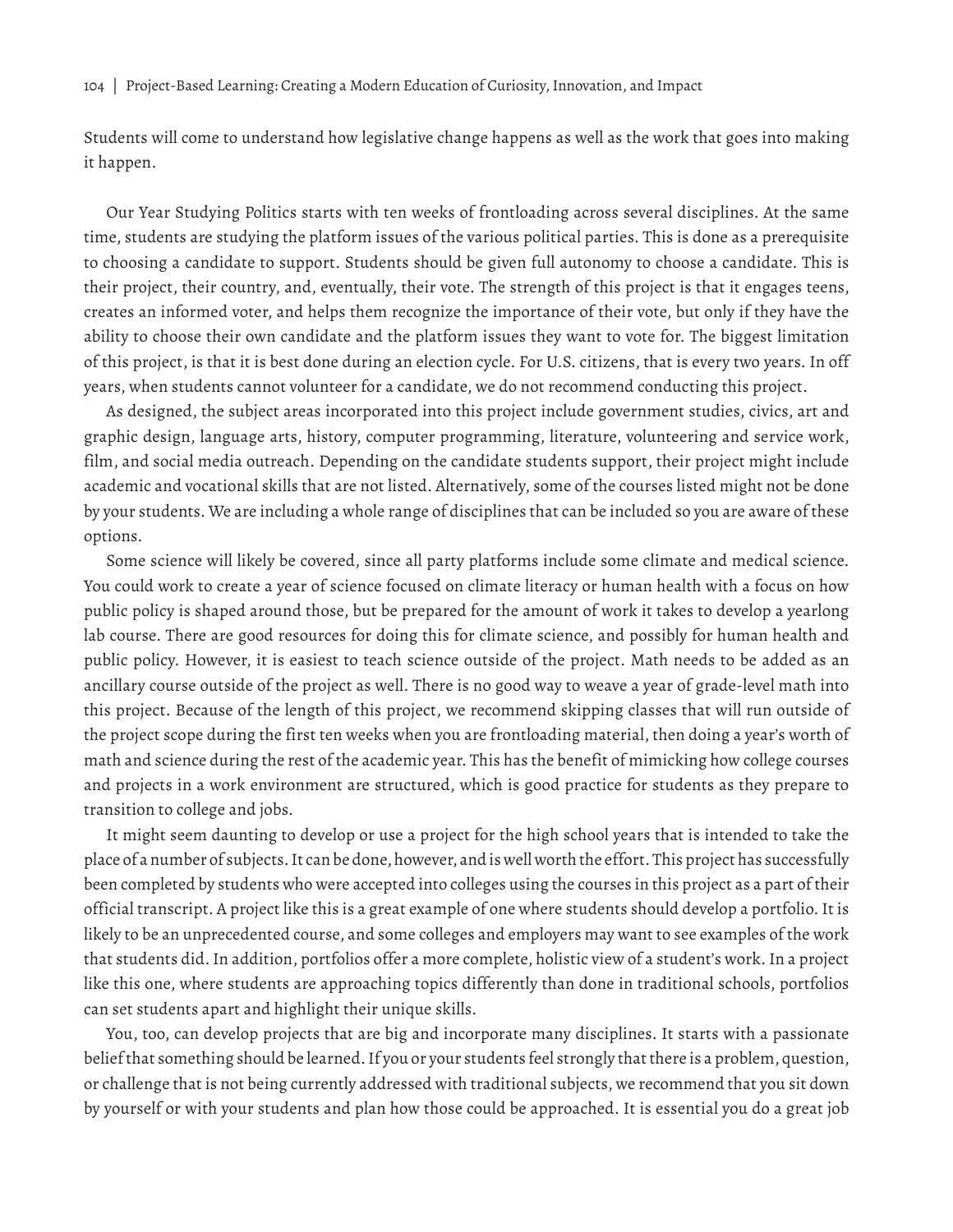of documentation and include robust course descriptions that are written at the beginning and edited at the end to reflect what you did. You need to have a solid system for grading that is explained within the course description. You can see examples of how this was done in the planning workbook for Our Year Studying Politics. You will also need to create a syllabus for each course. This is easy to do as you go along, writing the syllabus based on your weekly logs. It is important that you cover any subjects that cannot be incorporated into the project.

# A Note about the Planned Projects Using the Educator Workbook

Some of the pages from the Educator Workbook were not used for the planned projects. Those pages were removed to save space in this section of the book. You will find that, in using these projects or in designing your own, not every section of the Educator Workbook is relevant to the project. If you need those pages that were omitted when you use a planned project, print the relevant pages from the Educator Workbook.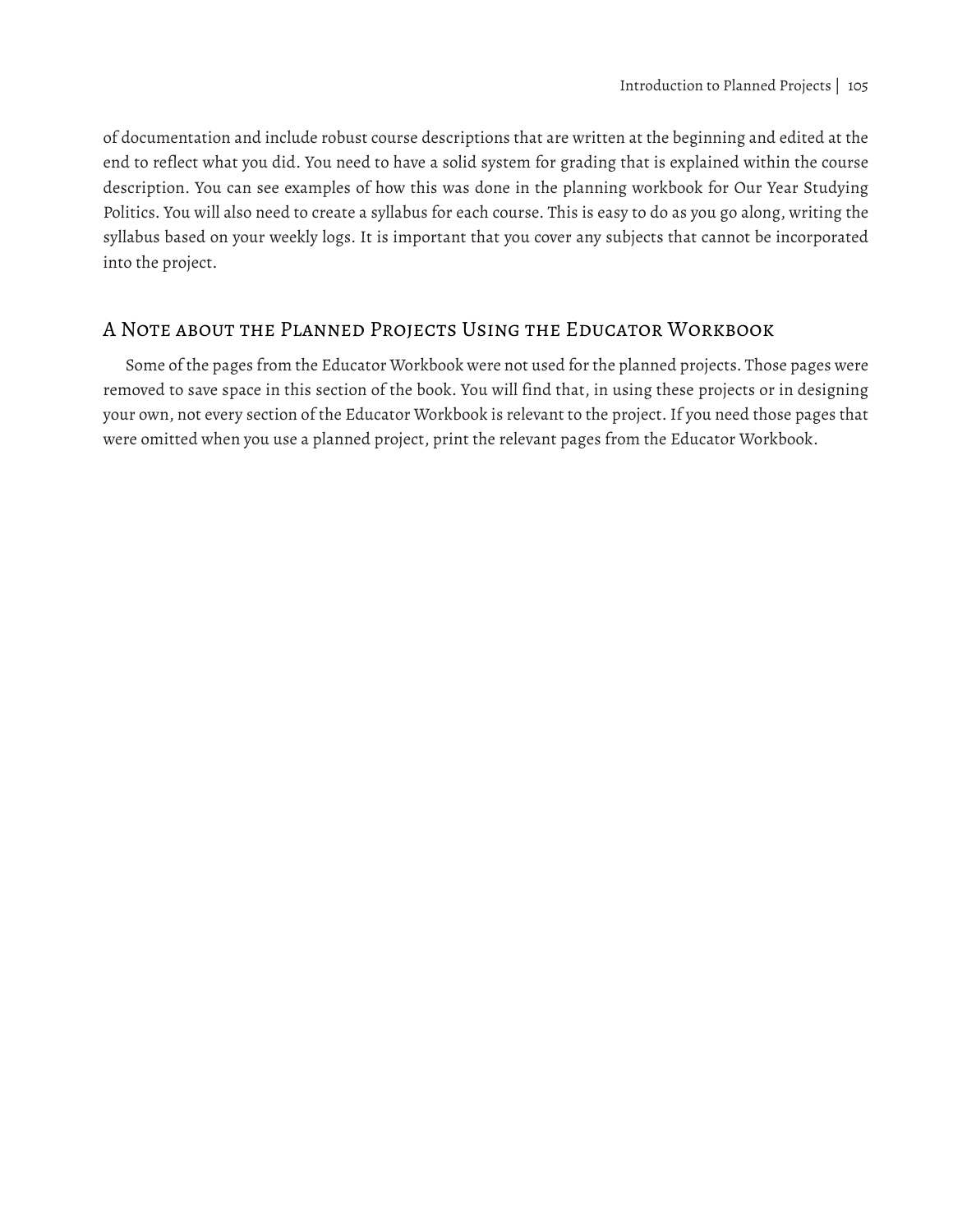|                      |                                       | Primary Academic<br>Depending on Choice<br>of Research Topic:<br><b>Skills</b><br>Social Sciences<br>Humanities<br>Science<br>History<br>Art                                                                                      |  |
|----------------------|---------------------------------------|-----------------------------------------------------------------------------------------------------------------------------------------------------------------------------------------------------------------------------------|--|
| PLANNING THE PROJECT | ACADEMIC DISCIPLINES AND BASIC SKILLS | Engines and Websites<br>Understanding and<br>Information<br>Navigating Search<br>Technology<br>Online Research<br>Using Keywords<br>Accessibility                                                                                 |  |
|                      |                                       | Research/Life Skills<br>Primary vs Secondary,<br>Locating Resources<br>audience, purpose,<br>Critical Thinking<br>Communication<br>Using Libraries,<br>CAPP (context,<br>Museums, etc.<br>point of view)<br>Networking<br>Sources |  |
|                      |                                       | Language Arts<br>Comprehension<br>Documentation<br>Analyzing Texts<br>Outlining<br>Reading<br>Writing                                                                                                                             |  |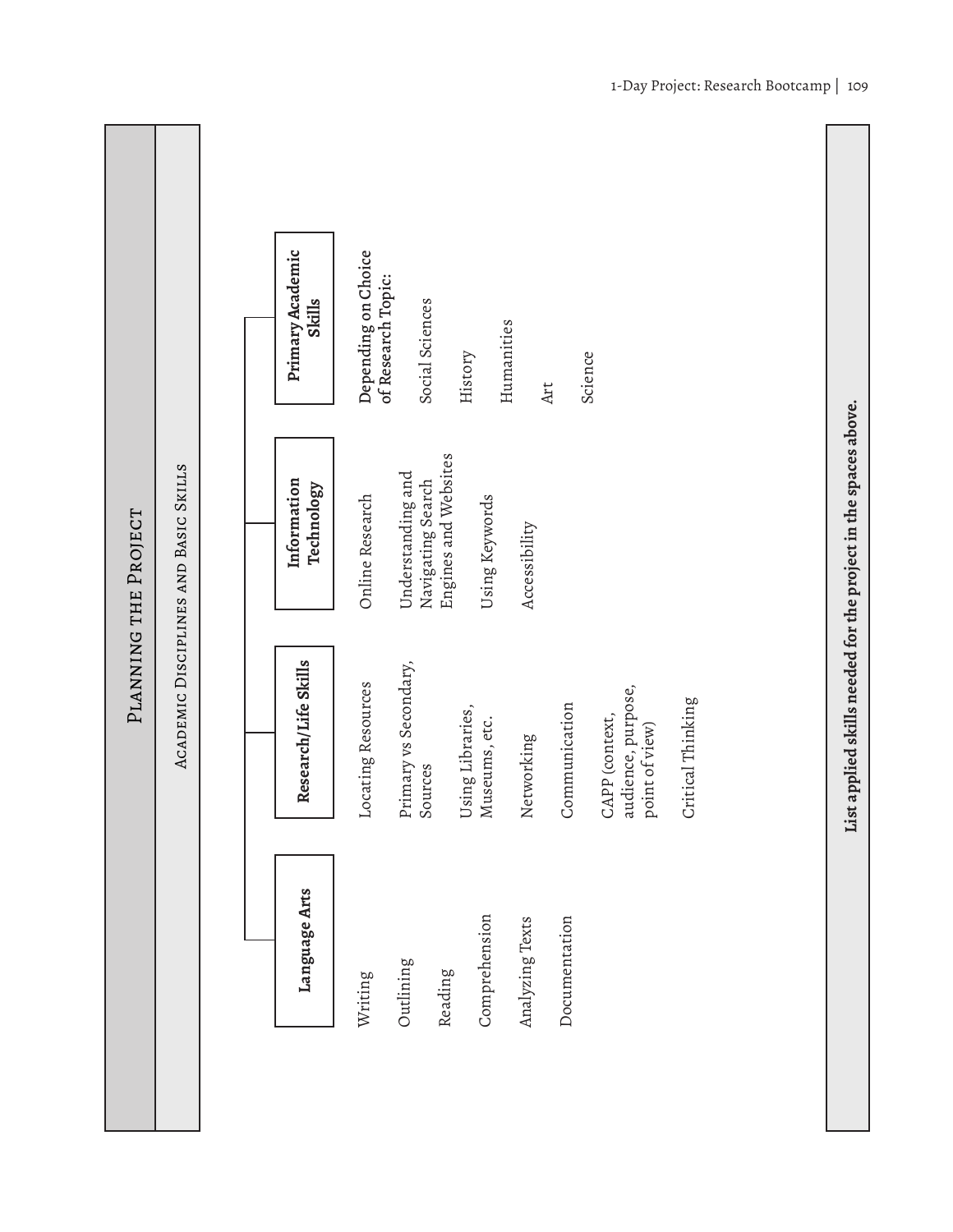| BEFORE PLANNING THE PROJECT, CONTINUED                                                               |                                                                                                                                                                                                                                                                                                                            |                                                                                                                                                                                                                                     |                                               |
|------------------------------------------------------------------------------------------------------|----------------------------------------------------------------------------------------------------------------------------------------------------------------------------------------------------------------------------------------------------------------------------------------------------------------------------|-------------------------------------------------------------------------------------------------------------------------------------------------------------------------------------------------------------------------------------|-----------------------------------------------|
| <b>Choosing a Project</b>                                                                            | engineering, math, technology                                                                                                                                                                                                                                                                                              | What academic disciplines can be woven into the project? Art, science, history,                                                                                                                                                     |                                               |
| The section below is<br>an exercise to help<br>you think through<br>your project choice.             | How is the project focus thought-provoking and meaningful? Students are tasked<br>with researching and designing their version of the "best" paper airplane, challenging<br>them to define and match a value system.                                                                                                       |                                                                                                                                                                                                                                     |                                               |
| You just need brief<br>answers for the<br>questions.                                                 | What are the real-world applications? Understanding the aerodynamics of flight,<br>critical thinking about value systems, assessment and evaluation                                                                                                                                                                        |                                                                                                                                                                                                                                     |                                               |
| More extensive                                                                                       | List resources that may be used during this project:                                                                                                                                                                                                                                                                       |                                                                                                                                                                                                                                     |                                               |
| planning will<br>happen after you<br>have established if<br>this is a good topic<br>for the project. | <b>Materials</b><br>General: Blue masking<br>tape for launch line,<br>measuring tape,<br>stopwatch, computers,<br>books<br>Materials for each<br>student/group: Sheets of<br>three different weights of<br>paper, tape, notebook pad<br>or paper (graph?), paper<br>clips, pennies, scissors,<br>colored pencils, stickers | Information<br>The science and history<br>of flight, paper airplanes,<br>Internet research and<br>videos (see especially<br>Paper Airplane guy,<br>Scientific American articles<br>on paper airplanes and<br>the physics of flight) | <b>Activities</b><br>Building paper airplanes |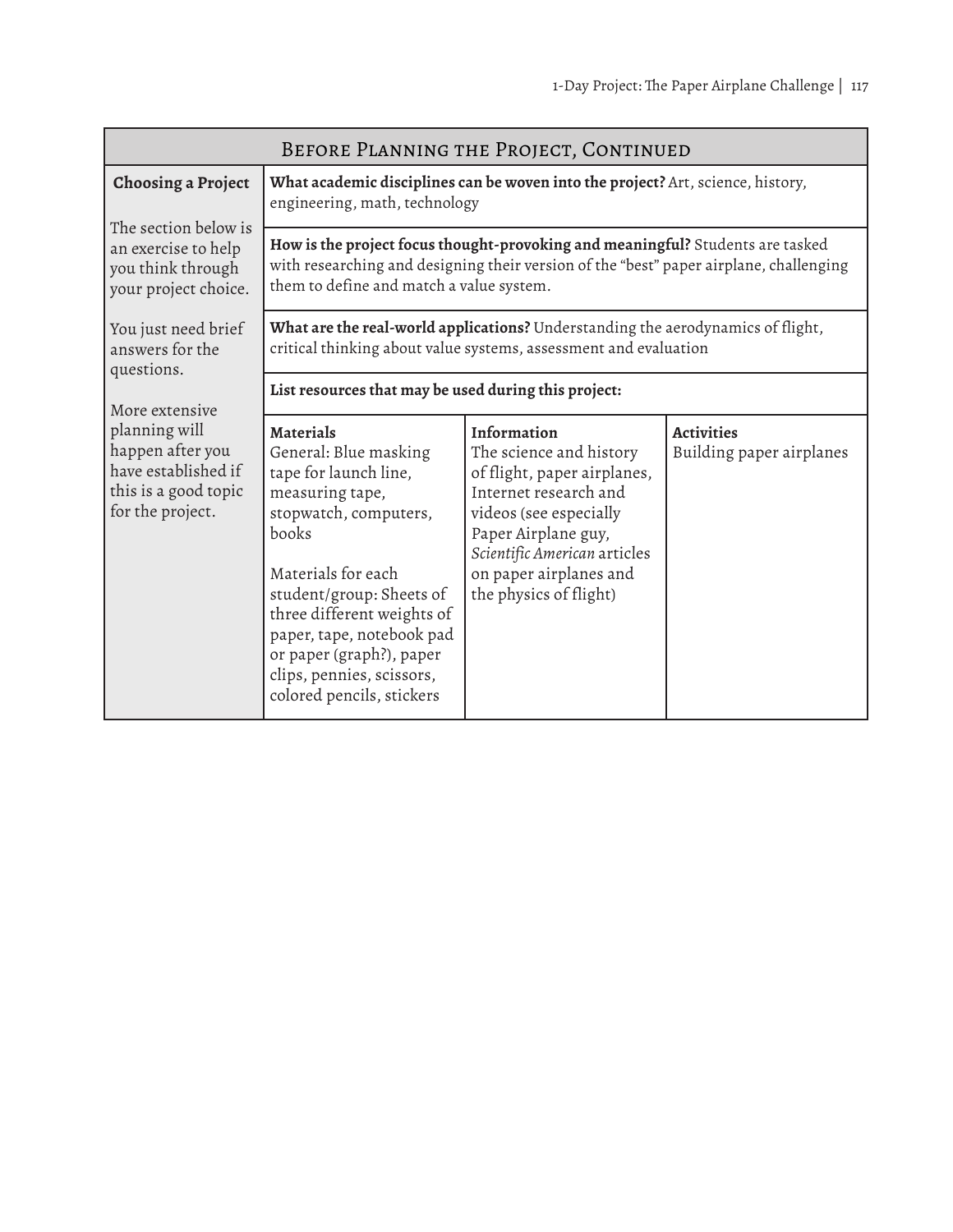# Frontloading: Skills that are essential to know before starting the project.

| <b>SKILLS AND</b><br>KNOWLEDGE | RESOURCE(S) CHOSEN TO TEACH THIS SKILL                                                                                                                                                                                        | LENGTH OF TIME TO<br><b>TEACH SKILL</b> | Do all<br><b>STUDENTS</b><br><b>HAVE</b><br>SKILL? |
|--------------------------------|-------------------------------------------------------------------------------------------------------------------------------------------------------------------------------------------------------------------------------|-----------------------------------------|----------------------------------------------------|
| History of Memorial<br>Design  | Excerpts from relevant articles and books (e.g.<br>Monument Wars by Kirk Savage or Controversial<br>Monuments and Memorials: A Guide for Community<br>Leaders, edited by David Allison)                                       | 1 day/Class period                      | No                                                 |
| Research Skills                | Research Bootcamp Project (Library, Internet,<br>Museums, Universities)                                                                                                                                                       | 1 day/Class period                      | Many                                               |
| Engineering                    | Film on building design and construction, math<br>of building and scale                                                                                                                                                       | Half day/Class period                   | Some                                               |
| Art/Architecture               | Aesthetics and considerations of design                                                                                                                                                                                       | Half day/Class period                   | Some                                               |
| Sociology                      | Excerpts from relevant articles and books such<br>as "The effects of public memorials on social<br>memory and urban identity" (Science Direct)                                                                                | 1 day/Class period                      | No                                                 |
| Psychology                     | Excerpts from relevant articles and books such<br>as "Do Memorials Matter?" (Univ. of Cambridge)<br>and "Memorials to Lynching Victims help their<br>African American Descendants" (History News<br>Networks, New York Times) | 1 day/Class period                      | No                                                 |
| Law                            | Excerpts from relevant articles and books on<br>process and current events                                                                                                                                                    | Half day/Class period                   | No                                                 |
| Political Science              | Articles and interviews                                                                                                                                                                                                       | Quarter day/Class<br>period             | Some                                               |